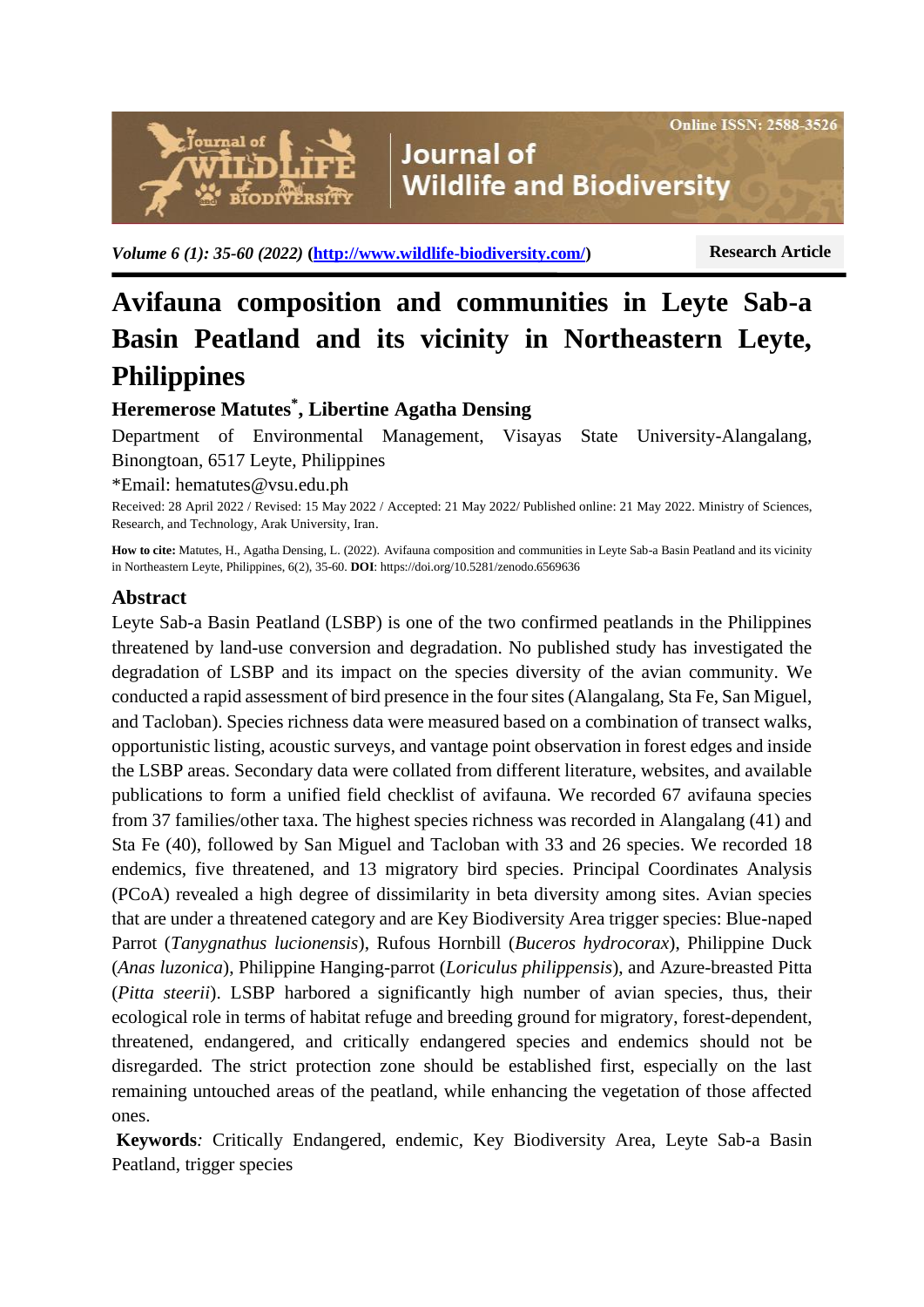#### **Introduction**

Peatland ecosystems harbor a unique variety of biological communities across the hierarchical level of an ecosystem (Minayeva et al., 2017). However, the significance of peatlands as a habitat for diverse biological species has often been neglected because of their unique environmental conditions compared to other ecosystem types (Minayeva & Sirin, 2012). This arises because peatlands acquire energy and material flow via long-term storage within a peat layer, forming biological entities that cannot be found elsewhere ( Minayeva & Sirin, 2012; Minayeva et al., 2017). Biodiversity is maintained by different climatic factors, ecological processes, and human interference in the peatland environments that can be expected to interact differently. Hence, the distinctive benefits of peatlands to a variety of life forms have been underestimated in both research and conservation efforts (Minayeva et al., 2017).

In Southeast Asia, the significance of tropical peat swamp forests for biodiversity is gaining attention globally (Ramji et al., 2016). Data on species information within peatland habitats are scarce, limiting the development of conservation and monitoring strategies for protection from human activities (Husson et al., 2018). In the Philippines, LSBP is one of the identified ecosystems with significant peatland deposits. The LSBP has a substantial area of peat swamp forest and the most critical water catchment basin in the Visayas, receiving water from springs, rivers, aquifers, and rainfall (ADB, 2000). With a lack of or limited knowledge about the ecological importance of peat swamp forest, there have been numerous human interventions done in the 1970's to convert LSBP into agricultural land. The conversion and draining of the peatland may have resulted in its degradation characterized by the loss of important species of flora and fauna, alterations to the physicochemical properties of peat soil, and other impacts on ecological services (ADB, 2000; Decena et al., 2021). Only 2,107.64 hectares remain as peatland in Sab-a Basin (Garcia et al. in press). The peatland plays a significant role in carbon storage, biodiversity conservation, and ecosystem services for surrounding communities and the entire province (Harrison & Rieley, 2018; Lehmitz et al., 2020).

Birds serve as an integral component of the environment because they are bioindicators of ecosystem health and climate change (Ayodeji & Kilishi, 2019; Şekercioĝlu et al., 2012). The distribution, diversity, and abundance of birds are dependent on the landscape features, e.g., types of habitats, food resource availability, and season (McIntyre, 1995; Ali & Mushtaq, 2021). Avifauna provides numerous ecological functions, such as agents of seed dispersal, pollinators of many plants, regulators of pests by consuming insects and rode,nts and may facilitate the restoration of forest ecosystems ( Philpott et al., 2009; Şekercioĝlu et al., 2012;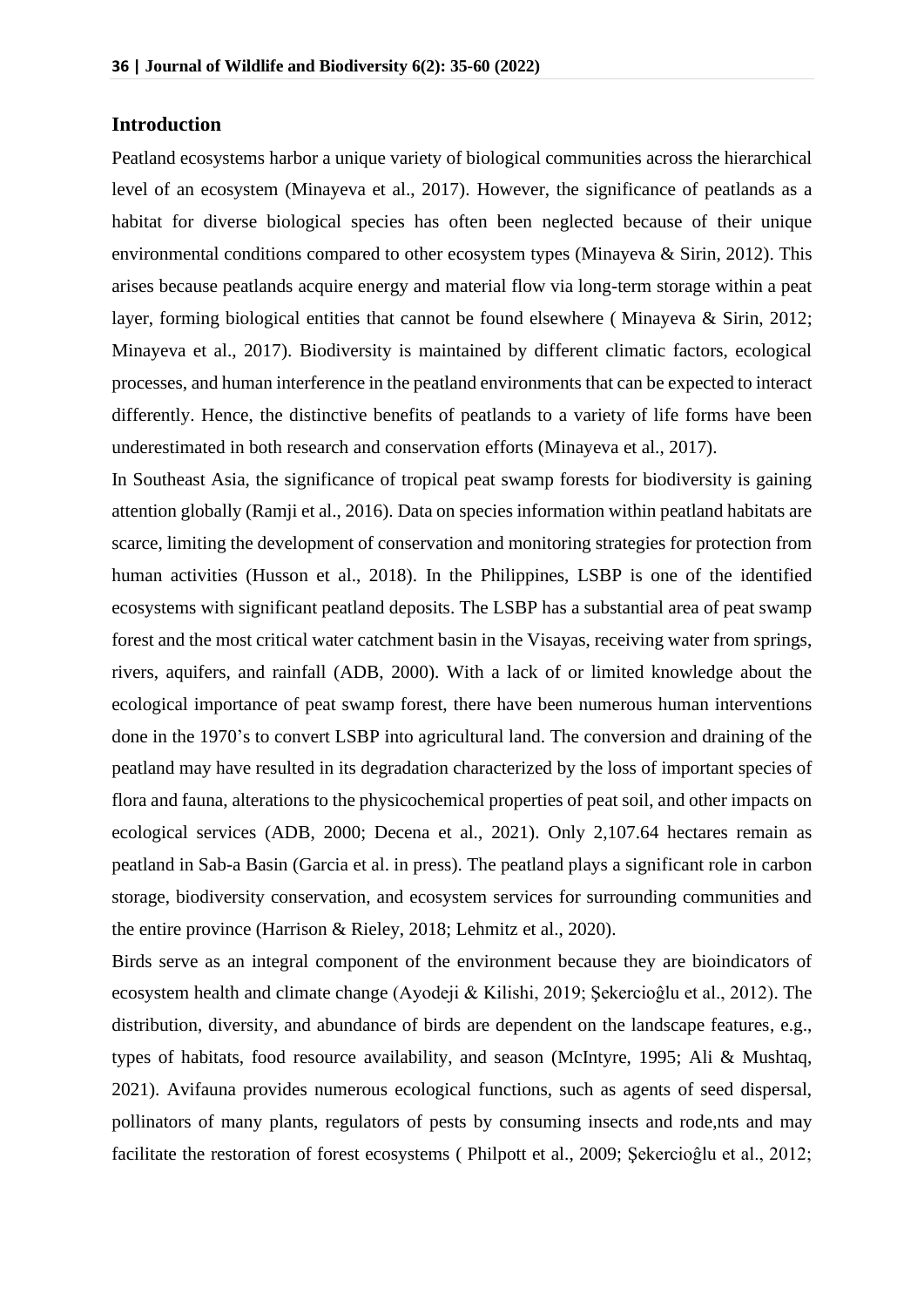Maas et al., 2015; Tanalgo et al., 2015). Studies have shown that high avian diversity can exist in adverse environmental conditions of the peatland ecosystem ( Schrevel, 2008; Mohd Azmi et al., 2009).

The remaining forest in LSBP is threatened by various anthropogenic stressors, from monocrop agriculture, road widening, quarrying, agricultural land conversion, reclamation, slash and burn, exotic tree plantation, and rampant illegal hunting that could significantly affect the biodiversity of the peatland. Despite the importance of LSBP as a carbon sink, climate regulation, and habitats to diverse wildlife species, no published ornithological studies have focused on this unique ecosystem. The inclusion of LSBP in the proposed local conservation area and other legal frameworks may greatly help the survival of the threatened species and migratory bird species that are more dependent on the peatland as their habitat.

The general objective of this study was the assessment of the avifaunal species assemblage and its conservation status in different sites within LSBP and its vicinity. Specifically, this paper aims to i) assess and compare the composition and diversity of avifauna species in different sites within LSBP and its vicinity with mixed land use and vegetation types (Alangalang, Sta Fe, San Miguel, and Tacloban City); and ii) determine the presence of avian species with high ecological value and conservation status that may be impacted due to the emerging ecological threats in the LSBP. Our research is the first published study in the Leyte region on avifauna species composition and diversity in LSBP.

#### **Materials and methods**

#### **Study area**

Recent estimates of LSBP suggest that the peatland has an area of about 2,107.64 hectares (Garcia et al. in press; Table 1). The peatland is in the northeastern part of Leyte Island, close to Tacloban City, with geographic coordinates of N11.23234 latitude and E124.90932 longitude. The peatland covers the municipalities of Alangalang, Sta. Fe, and San Miguel. The LSBP is characterized by Tacloban Ophiolite Complex (TOC) on the eastern side. The underlying geology of the peatland comprised the depressional portions of the broad alluvial plain of the province of Leyte derived from ultramafic rocks and sedimentary sequences (ADB, 2000; Suerte et al., 2005). Soil formation in the central portion of the Sab-a basin is mainly Dolongan peat. The soil has been mineralized around the edges of LSBP due to erosion from the surrounding watershed, which deposited mineral soil at the foot of the ridges. The western portion of the basin is categorized as Palo clay/loam (ADB, 2000). There are two river systems from the western flank, Bangon or Palo River and Mainit River, supplying water from this area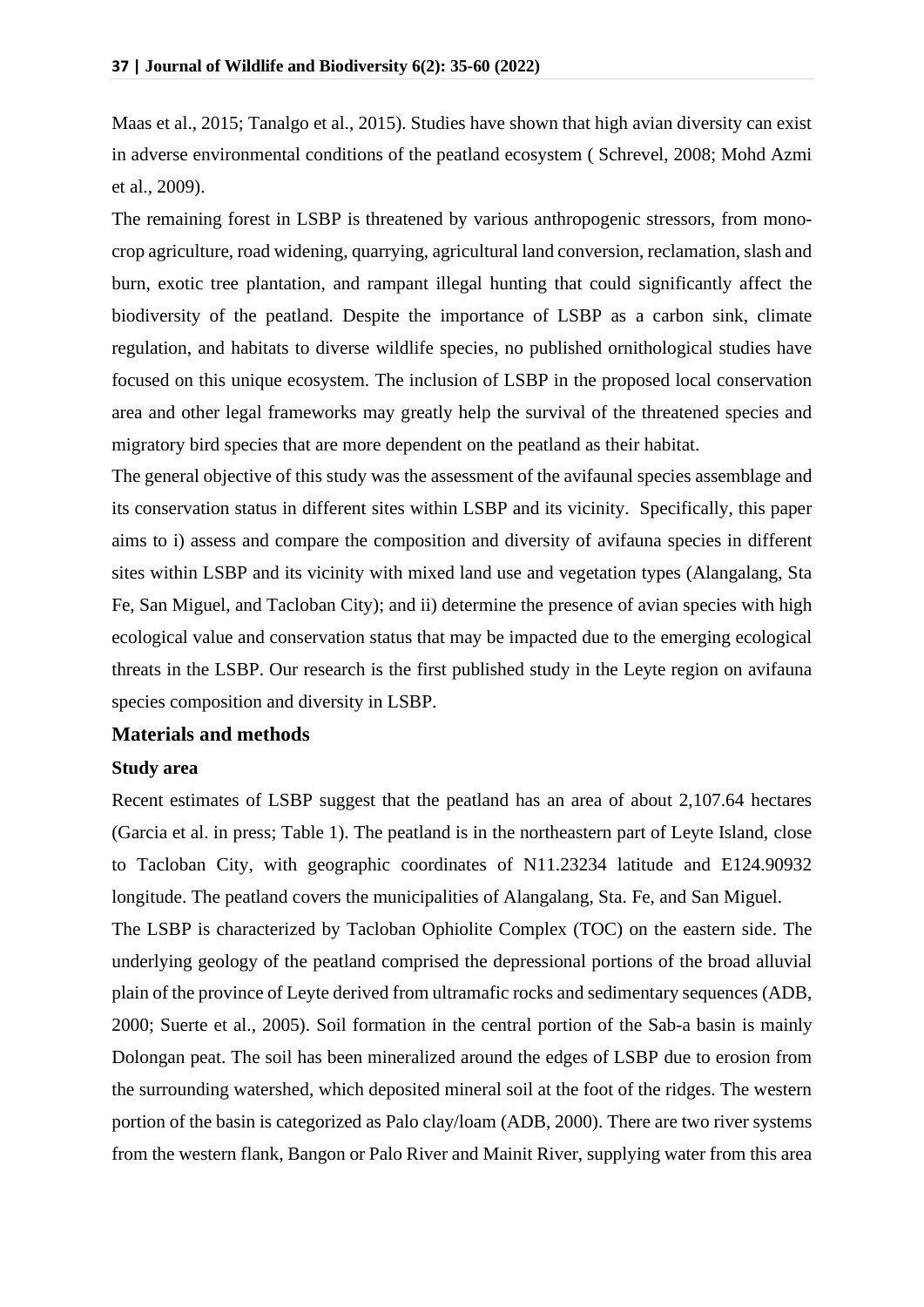while surface runoff from the mountainous northern and eastern sides. In the central and southern portions, three natural physical barriers prevent the water from flowing into the inner portion of the peatland (Garcia et al. in press).

The highest elevation is 17 masl, where the LSBP crosses the two watershed boundaries of the two river systems. It is near Tabangohay, Alangalang, Leyte, with N11.26 latitude and E124.90 longitude coordinates. The lowest elevation is 12 masl, located near San Isidro, Sta Fe, Leyte, with a distance of 7.2 km from the highest point or a slope of 0.069%. The elevation of the lowest point of LSBP along the Sangputan river near Tabangohay, Alangalang, Leyte is approximately 11 masl with a distance of 2.2 km from the highest point or a slope of 0.27% (Garcia et al. in press).

Leyte region is classified under Cluster 1 climate with the heaviest rainfall in December, with median, and mean rainfall values of >400 mm. The minimum rainfall occurs in April with both median and mean values of 150 mm (Corporal-Lodangco & Leslie, 2017). Wet and dry seasons are not distinct throughout the year, so discussing wet and dry seasons is not meaningful.

#### **Sampling sites**

#### *Alangalang*

A large portion of the peat swamp forest is located in the northern and central parts of the peatland in barangays Tabangohay and Divisoria, comprising 410.00 and 291.54 hectares, respectively (Table 1, Fig. 1). It is characterized by dominant tree species *Terminalia copelandii*, *Nauclea orientalis,* and *Metroxylon sagu*. Other vegetation types present in the area were grasses and sedges, cultivated crops, and pools with hydrophytes.

#### *Sta Fe*

Most vegetations are grasses and sedges mainly observed in Barangay San Isidro (167.66 ha; Table 1, Fig. 1). The dominant vegetation recorded were *Scleria scobiculata*, *Fimbristylis globulosa*, and *Cyperus trachysanthos*. Some portions of the area were abandoned rice fields due to poor yield. There are also cultivated root crops grown in some areas like *Alocasia macrorhizuz*.

#### *San Miguel*

The area is characterized by having mixed vegetation types. A significant portion of the peat swamp forest is located in barangay Guinciaman with 148.11 hectares (Table 1). Barangay Capilihan is primarily grasses and sedges with *Fimbristylis globulosa* as the dominant plant species.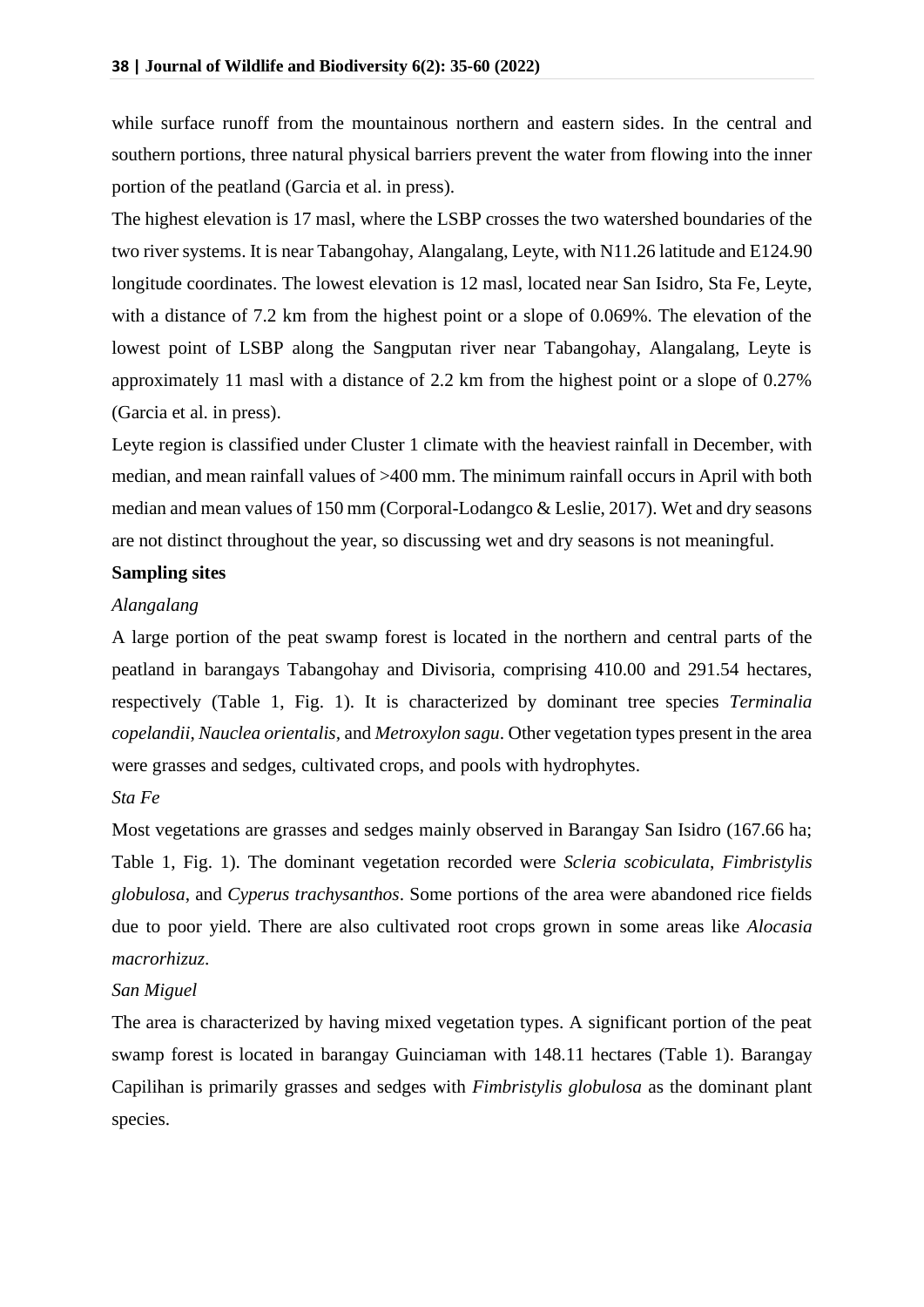#### *Tacloban City*

The sampling area is along the road edges, dominated by various trees, grasses, and sedges. Abandoned farmlands were also evident in the area.

|                                      |            |                         |                          | General Land use and Vegetation                |                           |                                      |                                   |
|--------------------------------------|------------|-------------------------|--------------------------|------------------------------------------------|---------------------------|--------------------------------------|-----------------------------------|
| Municipality                         | Barangay   | Peat<br>Swamp<br>Forest | Grasses<br>and<br>Sedges | Grasses<br>and Sedges<br>(with<br>cultivation) | Pools with<br>hydrophytes | <b>Total Area</b><br>per<br>Barangay | Total Area<br>per<br>Municipality |
| Sta Fe                               | Gapas      | 8.41                    | 12.97                    | 23.51                                          | 34.76                     | 79.65                                | 329.66                            |
|                                      | San Isidro | 39.32                   | 167.66                   | 18.29                                          | 24.71                     | 250.01                               |                                   |
| Alangalang                           | Divisoria  | 291.54                  | 242.19                   | 40.67                                          | 8.16                      | 582.57                               | 1383.13                           |
|                                      | Langit     | 0.05                    | 22.43                    | 26.68                                          | 43.26                     | 92.41                                |                                   |
|                                      | Tabangohay | 410.00                  | 4.46                     | 65.75                                          | 0.00                      | 480.21                               |                                   |
|                                      | Veteranos  | 39.80                   | 101.00                   | 57.99                                          | 29.15                     | 227.94                               |                                   |
| San Miguel                           | Capilihan  | 1.29                    | 145.95                   | 28.07                                          | 5.61                      | 180.92                               | 394.85                            |
|                                      | Guinciaman | 148.11                  | 55.09                    | 0.43                                           | 10.30                     | 213.93                               |                                   |
| General Land<br>use/Vegetation Total |            | 938.52                  | 751.75                   | 261.385                                        | 155.95                    | Total<br>Peatland<br>Area            | 2,107.64                          |

**Table 1.** General land use and vegetation found in Leyte Sab-a Basin Peatland (Garcia et al. in press).

#### **Data collection**

The avifaunal assessment was carried out from March 31 to April 9, 2021. There were 29 sampling points distributed across the sites (Fig. 1). We also noted the presence of avifauna species along the road in Tacloban City, characterized by various species of trees, sedges, grasses, and abandoned farmlands. Transect walks, opportunistic samplings, and vantage point observation was employed on forest edges and inside the peatland areas. Avifauna assessment was conducted by traversing the study sites from  $6:00 - 10:00$  AM and  $115:00 - 18:00$  Direct observation of species encountered on the study sites was listed, including identification, type of observation (visual and/or acoustics), photography, and important notes. Acoustic surveys were also done to complement the methods, focally on cryptic bird species. Species unencountered areas not covered within study sites we also added to the species list and noted as a general observation, especially for disturbed areas.

Notable species encountered during the survey were geotagged and photographed for documentation purposes. Ethnobiological interviews were also conducted before the field survey. Using maps and the images of threatened wildlife species we obtained in the literature, we interviewed the locals about any additional known locations or potential sightings of our target species. Secondary data from different literature, websites, and available publications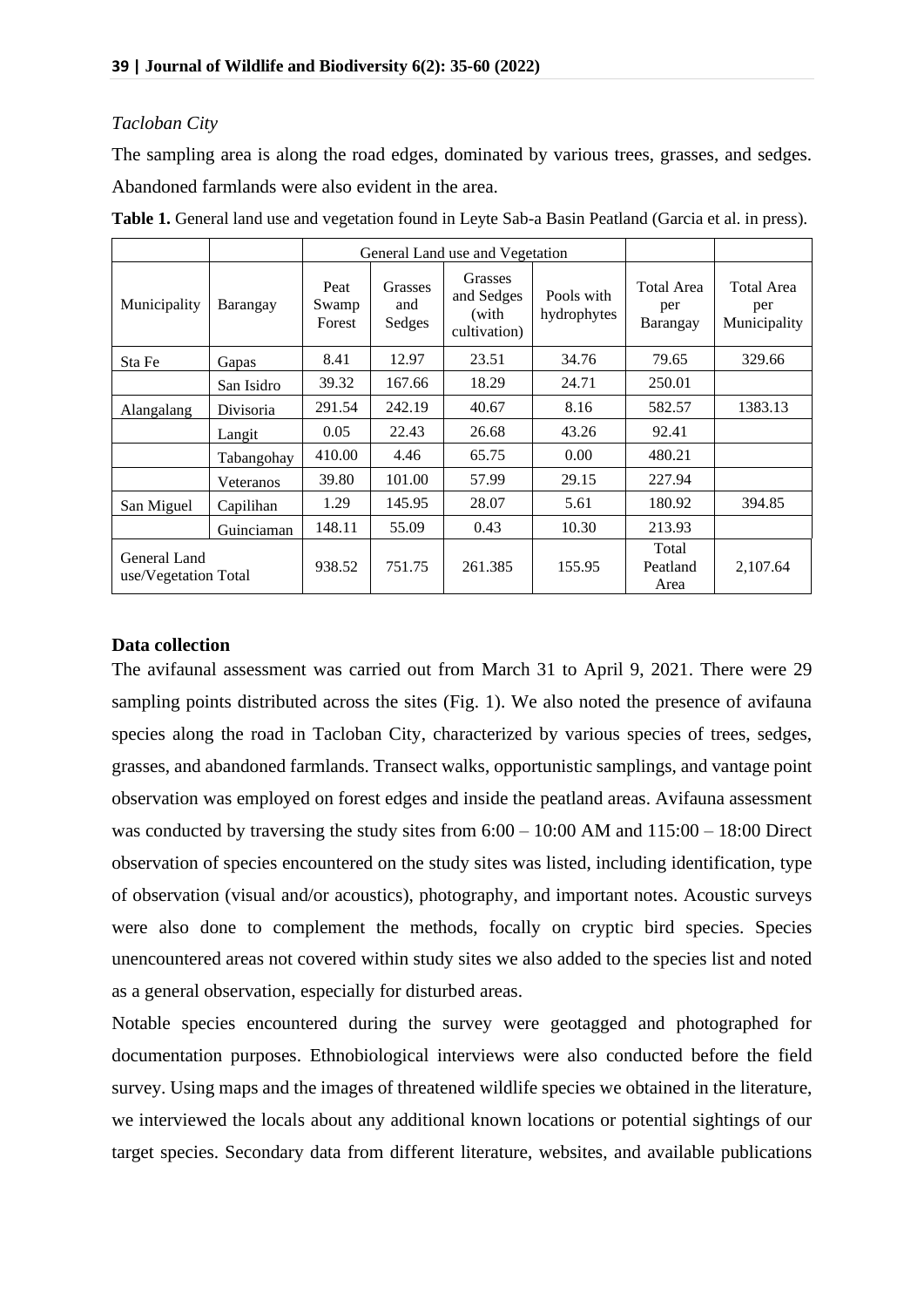were collated to form a unified field checklist of avifauna. Gratuitous Permit (GP No. 2021- 06) was secured in coordination with DENR-Region 8 before data collection.



**Figure 1.** Sampling sites for avifauna assessment across various land use and vegetation types in the Leyte Sab-a Basin Peatland.

For the checklist, we narrowed down the list by selecting only the locality of Leyte. We conferred with e-bird life (https://ebird.org) for the avifauna of Leyte. We referred to the IUCN Red List of Threatened Species (https://www.iucnredlist.org) and the Philippine Red list of the Department of Environment and Natural Resources (DENR-DAO 2019-09) as local equivalents for its conservation status. We also used several published guides on birds of the Philippines to aid us in the endemicity and species distribution of avifauna assemblage (Kennedy et al., 2000; Strange, 2013; Jakosalem et al., 2019) and e-bird (https://ebird.org/about) for avifauna checklist of Leyte Island. The publication on the biodiversity baseline assessment in Southern Leyte was used as secondary data for birds (Mallari et al., 2013).

#### **Data analysis**

Avian species richness was calculated to determine the number of species present in the four sampling sites. The similarity/dissimilarity of species composition was assessed by comparing the Jaccard dissimilarity coefficient using the presence/absence equivalent in avifauna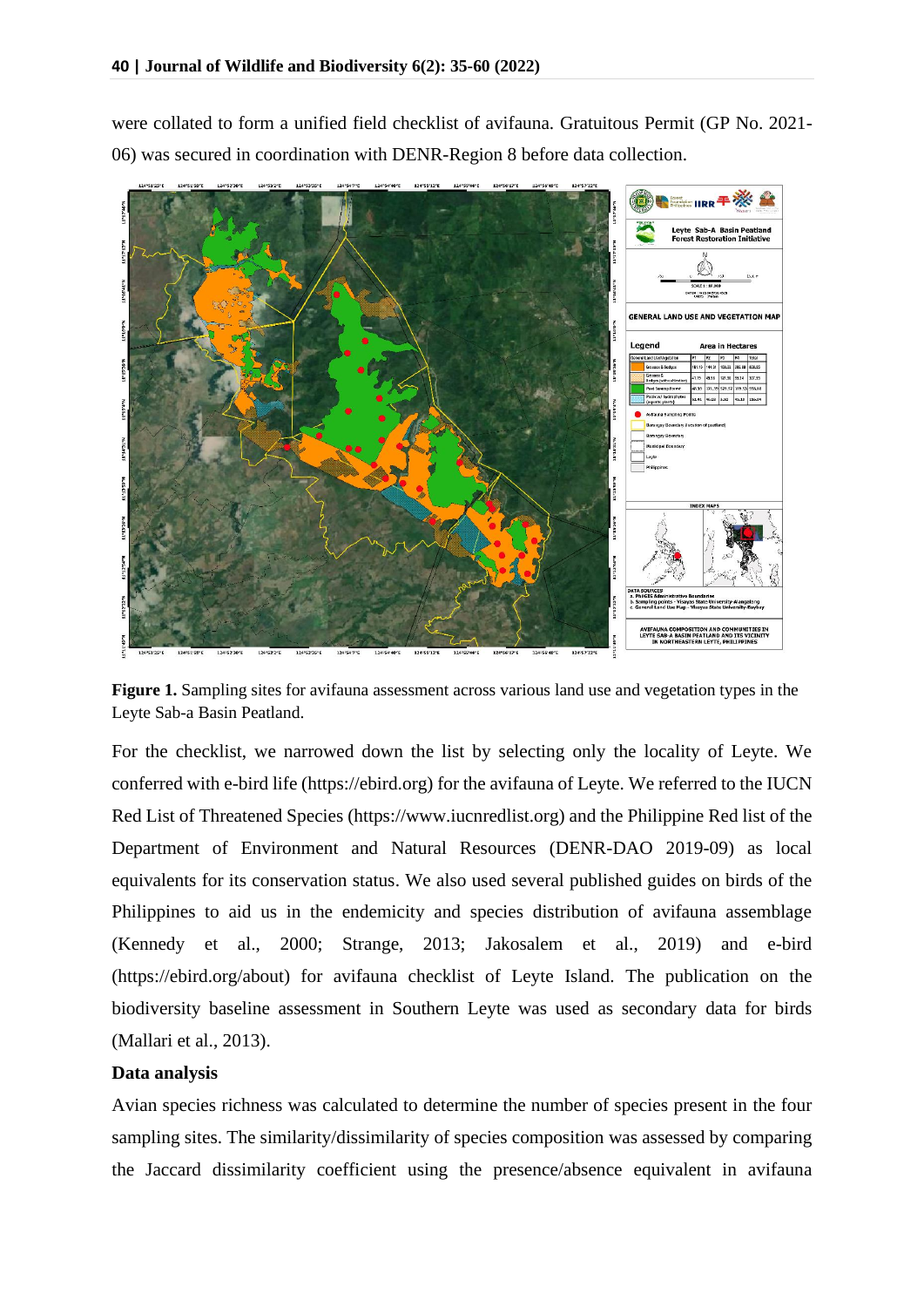communities across the four sites. Avifauna data apply presence/absence scores (1-present, 0 absent). The dissimilarity of sites within themselves and between other sites was calculated. This operation produces six dissimilarity values that display changes in avifauna community composition across the sites. Similarity Percentages (SIMPER) analysis, based on the Jaccard dissimilarity metric was used for identifying which species contribute most to beta diversity between sites. Principal coordinates analysis (PCoA) was applied to the dissimilarity matrices among sites to generate a compositional ordination with the Jaccard dissimilarity index (Ricotta et al., 2016). Jaccard dissimilarity index, SIMPER, and PCoA were performed using the vegan package in R version 4.1.2 software (Dixon, 2003; Oksanen et al., 2019; R Core Team, 2021).

#### **Results**

A total of 67 avifauna species belonging to 37 families were documented across the four sampling sites (Table 2). Alangalang and Sta Fe comprised the highest number of species with 41 and 40 respectively, while San Miguel and Tacloban recorded 33 and 26 avian species (Fig. 2). Ardeidae (bitterns, egrets, and herons) had the most significant number of species (10), followed by Rallidae (crakes and rails) and Columbidae (pigeons and doves) with five species. The rest of the families had fewer species.

Based on the calculated Jaccard index values, there was a high degree of dissimilarity in beta diversity among sites. The highest computed Jaccard index scores were between San Miguel and Tacloban (79.6%), Sta Fe and Tacloban (73.1%), and Alangalang and San Miguel (70.2%). The comparison between Alangalang and Tacloban had 66% dissimilarity while Sta Fe and San Miguel and Alangalang and Sta Fe had Jaccard index values of 56.9% and 55.4%, respectively. The cumulative percent contribution of each species to Jaccard dissimilarity between each pair of sites is shown in Table S1. The first and second ordination axes of PCoA, based on avifauna communities, explained respectively 50.5% and 31.3% of the total variation (Fig. 3). These axes mainly explained the high degree of dissimilarity in terms of species composition of avifauna along with the four studied sites.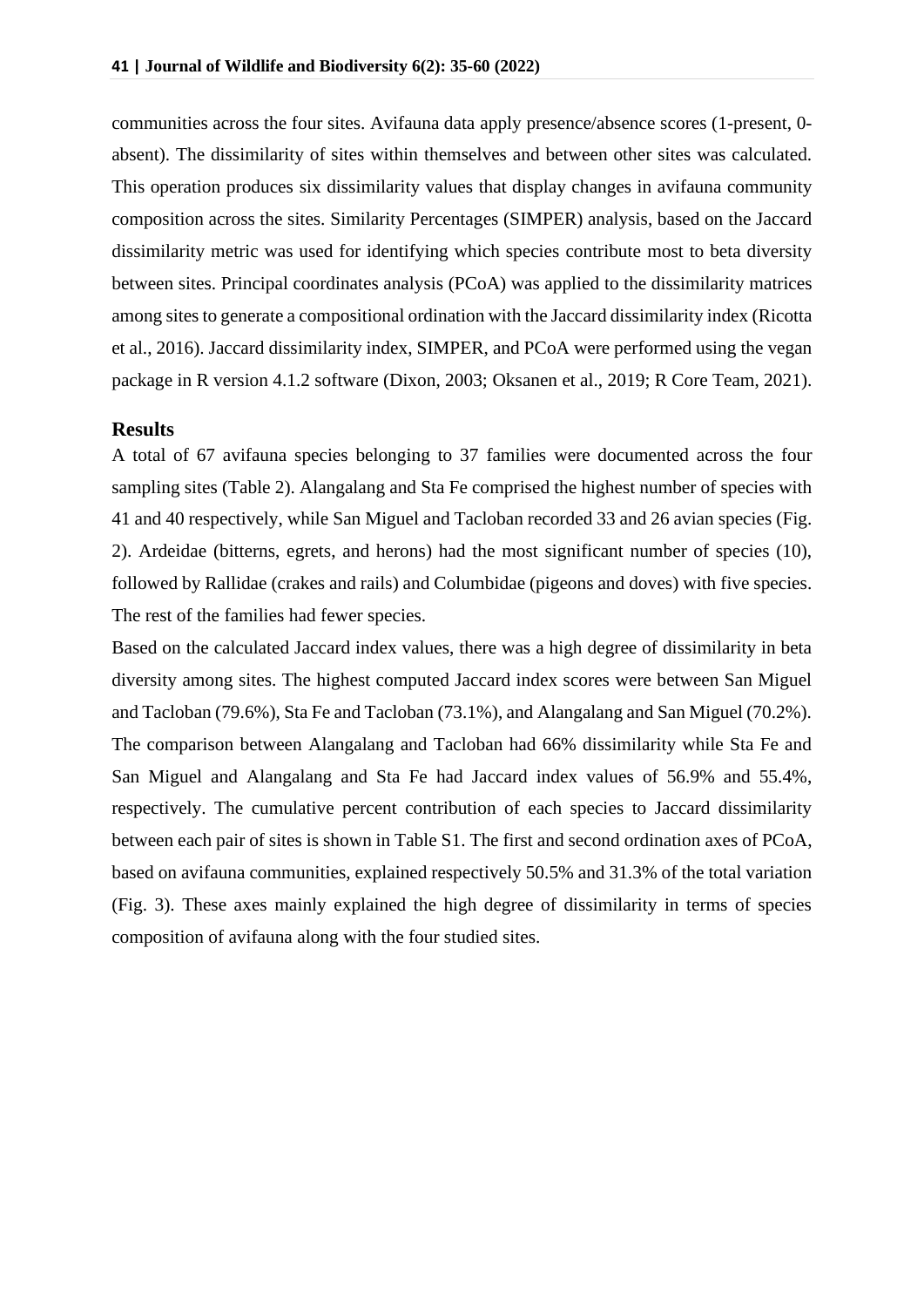

**Figure 2.** Species richness of avifauna communities in Leyte Sab-a Basin Peatland and its vicinity.

Of 67 bird species, 18 are Philippine endemic, with five threatened species and 13 migratory birds. Several avian species in the peatland are under a threatened category and are Key Biodiversity Area (KBA) trigger species. Blue-naped Parrot (*Tanygnathus lucionensis*) is a Philippine near-endemic classified as a Near Threatened species under IUCN and Critically Endangered species under DENR DAO 2019-09 and PCSD 15-521. It is also a CITES-listed species. It is widespread throughout the country and is found in secondary forests and plantations of up to 1000 masl, nesting in tree holes (BirdLife International, 2022). Although confined in the Philippines, there were records that high densities of Blue-naped parrot were documented in Karakelang, Talaud Islands, Indonesia, and islands off north-east Borneo, Malaysia ( Collar et al., 1999; Riley, 2003). It primarily feeds on seeds and some fruits, acting as seed dispersers for these plants (BirdLife International, 2022). A flock of this bird species was observed nesting in a tree hole of Toog (*Petersianthus quadrialatus*), competing with the oriental dollar bird (*Eurystomus orientalis*). This is also the first geographical record of the Bue-naped parrot in Eastern Visayas.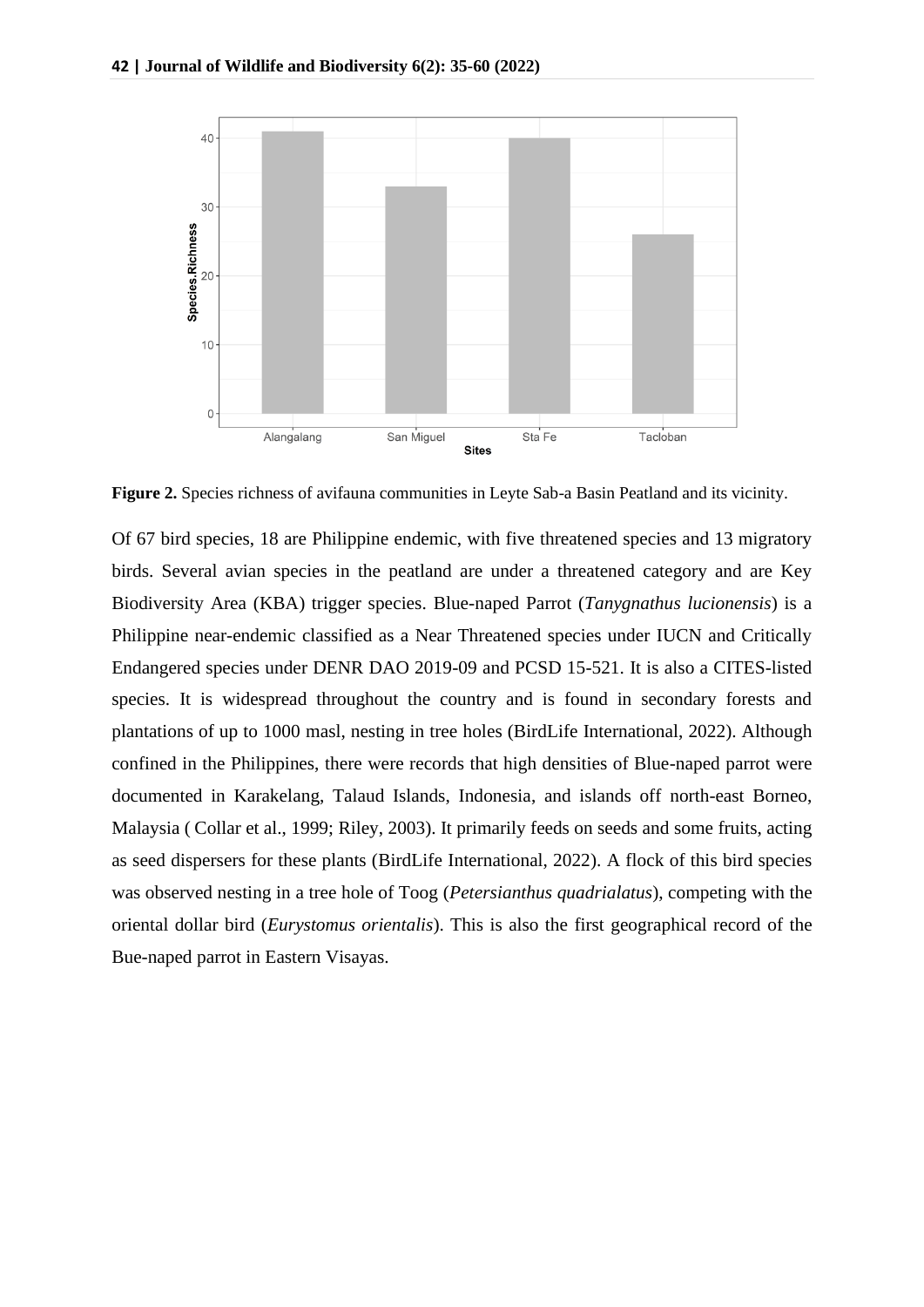

**Figure 3**. Principal coordinates ordination of avifauna species' presence/absence scores based on the Jaccard index.

Rufous Hornbill (*Buceros hydrocorax*) is endemic to the Philippines, where it occurs in the primary, mature secondary, and disturbed forests on 11 islands: Luzon and Marinduque (race *hydrocorax*), Samar, Leyte, Bohol, Panaon, Biliran, Calicoan, and Buad (race *semigaleatus*), Dinagat, Siargao, Mindanao (plus Balut, Bucas, and Talicud) and Basilan (race *mindanensis*). This forest-dependent species has been classified as Vulnerable on IUCN red list and Endangered Category under DAO-2019-09. Hornbills are keystone species in the forest because they serve as integral components of ecosystem functioning and resiliency for their feeding habit as omnivores. In the food web, they are fruit eaters, agents of seed dispersal, and predators of various insect pests. These birds are regarded as "Farmers of the Forest" ( Trisurat et al., 2013; Naish, 2015). This species was observed in Brgy. Tabangohay during the actual survey but was not captured in photos. Records and ethnobiological interviews with residents and key informants also confirmed the presence of this bird on the forest edge of peatland. Philippine Duck (*Anas luzonica*) is the country's only endemic duck classified as Vulnerable under IUCN, DENR AO 2019-09, and PCSD 15-521. These ducks are observed frequently in freshwater and saltwater habitats, including mangroves, open sea, and watercourses inside the forest. Feeding guild wise, it forages on fish, shrimps, insects, rice, and young vegetation. Like other ducks and waterfowls, it plays a crucial role in keeping wetland plant communities diverse and healthy (Carboneras & Kirwan, 2020).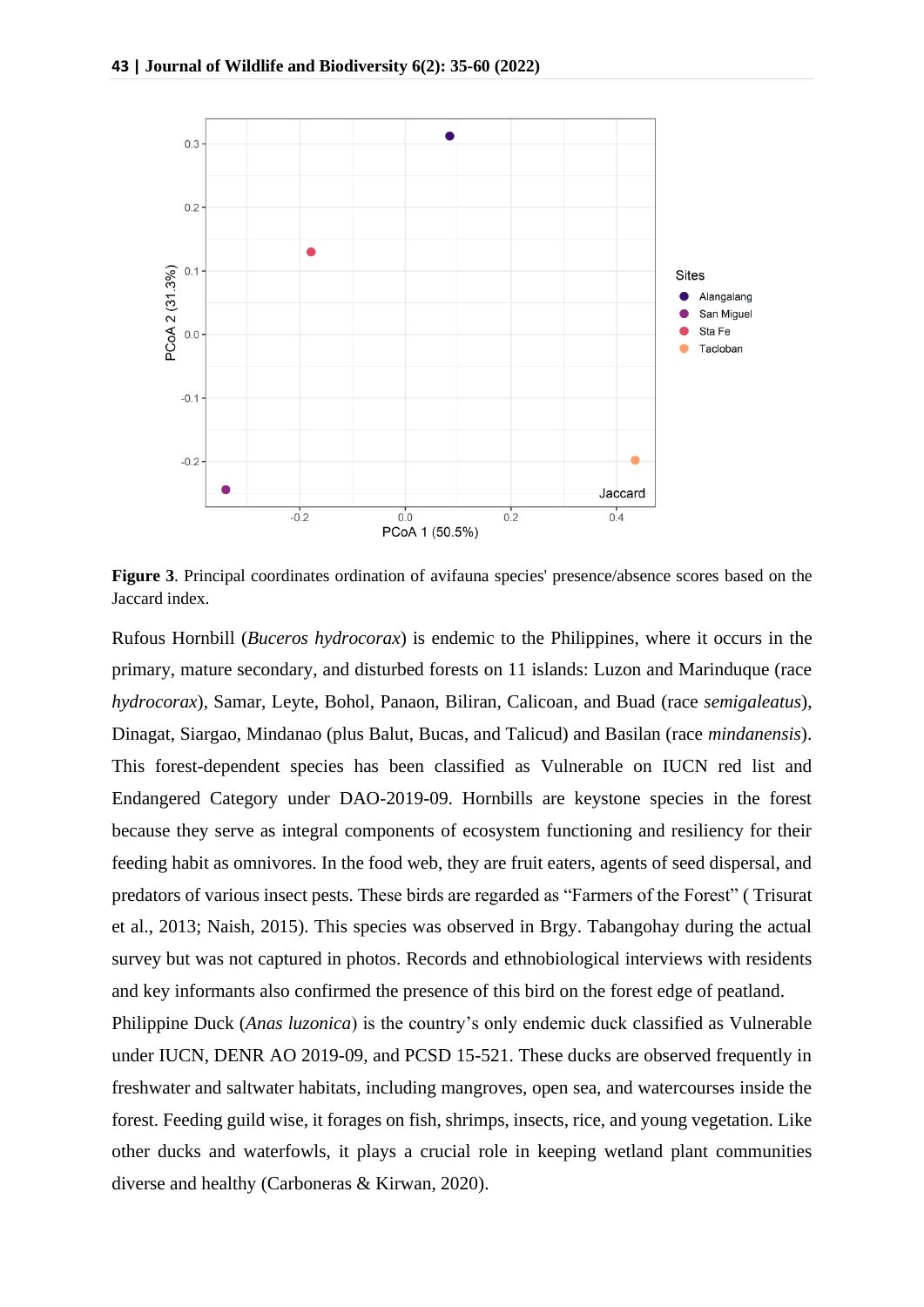The long-tailed Shrike (*Lanius schach*) is found widely distributed across Asia. Although it is not listed under DAO-2019-09 and the IUCN red list, it is classified as Vulnerable species under PCSD 15-521. It usually thrives in an open country with scrub, light woodland, cultivated areas, and grasslands with scattered bushes. It is a very opportunistic predator acting like a small raptor, which helps regulate the population of its prey items. It primarily feeds on insects and other vertebrates such as small mammals, lizards, frogs, crabs, and small birds (Yosef et al., 2020). The chin, throat, and upper breast are white, while the rest of the underparts are rufous. Its wings are blackish with a white wing-spot conspicuous in flight. This species was observed in open grasslands in the midstream portion of the watershed. The Philippine hanging Parrot (*Loriculus philippensis*) is Critically Endangered status under DAO-2019-09. It is the smallest parrot in the Philippines that is mainly found in all forest types, including montane forest. There were also sightings in urban areas, mostly in green environments in the cities. This is the first record of the occurrence of this species in the peatland ecosystem. The distinguishing feature of this bird is the red color on its head and rump. It feeds on nectars of flowers, mainly from coconuts and bananas (Senarillos et al., 2021).

Azure-breasted Pitta (*Pitta steerii*) is a Philippine endemic bird, where is known in Samar, Leyte, Bohol, and Mindanao (BirdLife International, 2001). It is classified as Vulnerable under DAO-2019-09 and the IUCN red list. There is no published literature on the presence of this species in the peatlands in the Philippines. Its ecology, distribution, and population are poorly known. The population of pitta is small and heavily fragmented and declining owing to the habitat loss in lowland forests (BirdLife International, 2022).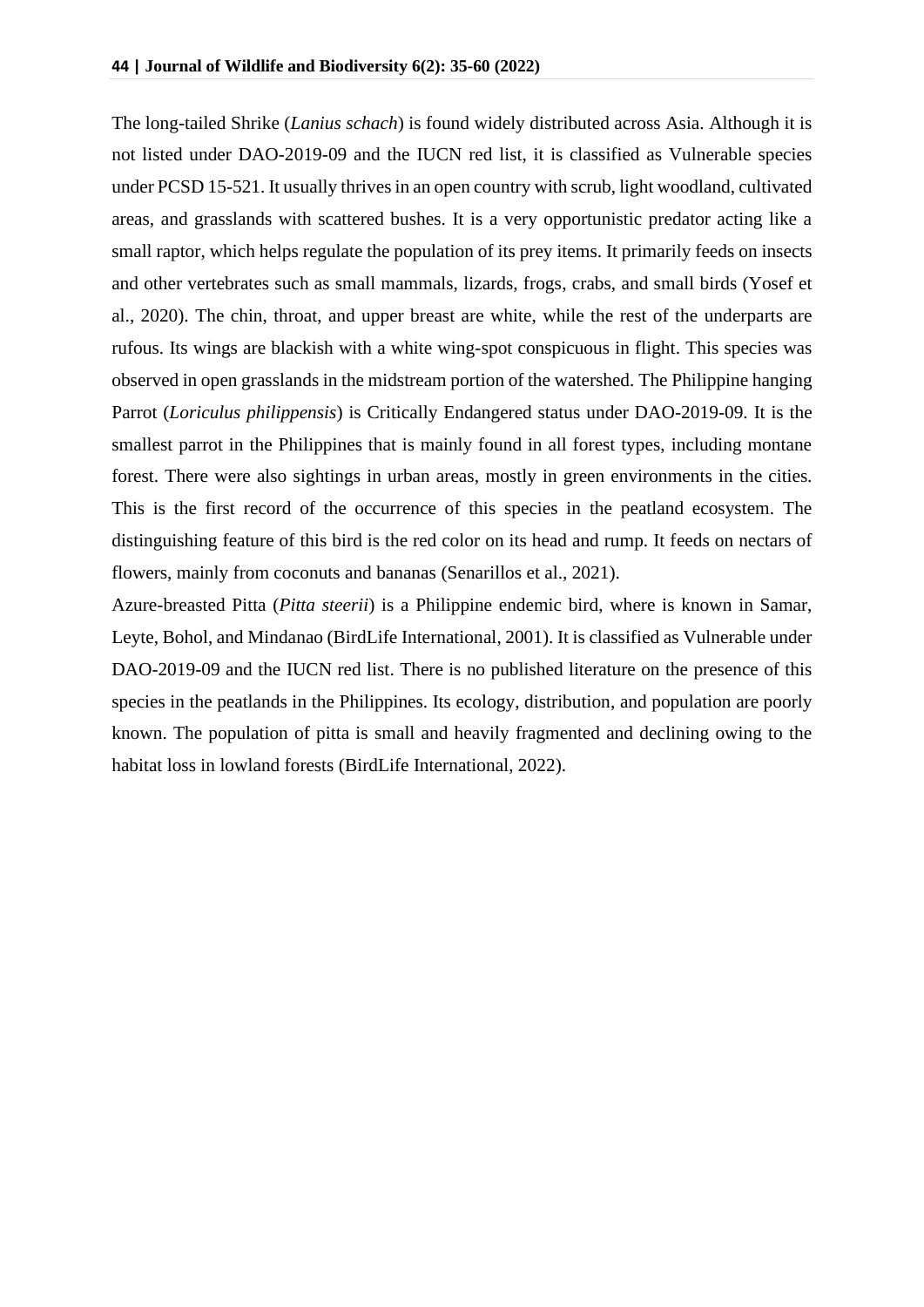| Family        | <b>Common Name</b>           | <b>Scientific Name</b>     | <b>Sites</b>      |                  |                      |                  | <b>Conservation Status</b> |                          |
|---------------|------------------------------|----------------------------|-------------------|------------------|----------------------|------------------|----------------------------|--------------------------|
|               |                              |                            | <b>Alangalang</b> | <b>Sta Fe</b>    | San<br><b>Miguel</b> | <b>Tacloban</b>  | <b>IUCN</b>                | DAO 2019-09              |
| Charadriidae  | Lesser Sand-Plover           | Charadrius mongolus        |                   |                  | $\overline{0}$       |                  | LC                         |                          |
| Scolopacidae  | Marsh Sandpiper              | Tringa stagnatilis         |                   | $\boldsymbol{0}$ |                      | $\boldsymbol{0}$ | $_{\rm LC}$                | ٠                        |
| Acanthizidae  | Golden-bellied Gerygone      | Gerygone sulphurea         |                   |                  |                      | $\boldsymbol{0}$ | LC                         | $\overline{a}$           |
| Campephagidae | Pied Triller                 | Lalage nigra               | $\theta$          |                  | $\Omega$             |                  | LC                         | $\sim$                   |
| Oriolidae     | <b>Black-naped Oriole</b>    | Oriolus chinensis          |                   | $\Omega$         |                      | $\Omega$         | LC                         |                          |
| Artamidae     | White-breasted Woodswallow   | Artamus leucorynchus       |                   |                  |                      |                  | LC                         | $\overline{\phantom{a}}$ |
| Rhipiduridae  | Philippine Pied-Fantail      | Rhipidura nigritorquis (a) |                   |                  |                      |                  | ${\rm LC}$                 | ٠                        |
| Laniidae      | <b>Brown Shrike</b>          | Lanius cristatus           |                   |                  |                      | $\boldsymbol{0}$ | LC                         | ÷                        |
| Laniidae      | Long-tailed Shrike           | Lanius schach              |                   |                  | $\Omega$             |                  | LC                         |                          |
| Corvidae      | Large-billed Crow            | Corvus macrorhynchos       |                   |                  |                      | $\overline{0}$   | LC                         | $\blacksquare$           |
| Cisticolidae  | Rufous-fronted Tailorbird    | Orthotomus frontalis (a)   | $\Omega$          | $\boldsymbol{0}$ |                      |                  | LC                         | $\sim$                   |
| Cisticolidae  | Golden-headed Cisticola      | Cisticola exilis           | $\Omega$          |                  |                      | $\boldsymbol{0}$ | LC                         |                          |
| Estrildidae   | Scaly-breasted Munia         | Lonchura punctulata        |                   |                  |                      |                  | LC                         | $\overline{\phantom{a}}$ |
| Estrildidae   | <b>Chestnut Munia</b>        | Lonchura atricapilla       |                   |                  |                      |                  | LC                         |                          |
| Passeridae    | <b>Eurasian Tree Sparrow</b> | Passer montanus            |                   |                  |                      |                  | $_{\rm LC}$                | ٠                        |
| Anatidae      | Wandering Whistling-Duck     | Dendrocygna arcuata        | $\overline{0}$    |                  |                      | $\boldsymbol{0}$ | LC                         | $\overline{\phantom{a}}$ |
| Anatidae      | Philippine Duck              | Anas luzonica (a, b)       |                   |                  | $\Omega$             | $\boldsymbol{0}$ | VU                         | VU                       |
| Phasianidae   | Red Junglefowl               | Gallus gallus              | $\Omega$          |                  |                      | $\Omega$         | LC                         | $\sim$                   |
| Columbidae    | Rock Pigeon                  | Columba livia              | $\theta$          | $\Omega$         | $\theta$             |                  | LC                         |                          |
| Columbidae    | Red Turtle Dove              | Streptopelia tranquebarica | $\boldsymbol{0}$  |                  |                      | $\boldsymbol{0}$ | LC                         | $\blacksquare$           |
| Columbidae    | <b>Asian Emerald Dove</b>    | Chalcophaps indica         | $\overline{0}$    |                  |                      | $\boldsymbol{0}$ | $_{\rm LC}$                | $\blacksquare$           |
| Columbidae    | Zebra Dove                   | Geopelia striata           |                   | $\boldsymbol{0}$ | $\Omega$             |                  | LC                         |                          |
| Columbidae    | White-eared Brown-Dove       | Phapitreron leucotis (a)   |                   |                  | $\Omega$             |                  | LC                         |                          |

**Table 2**. Avifauna species were recorded in the Leyte Sab-a Basin Peatland and its vicinity.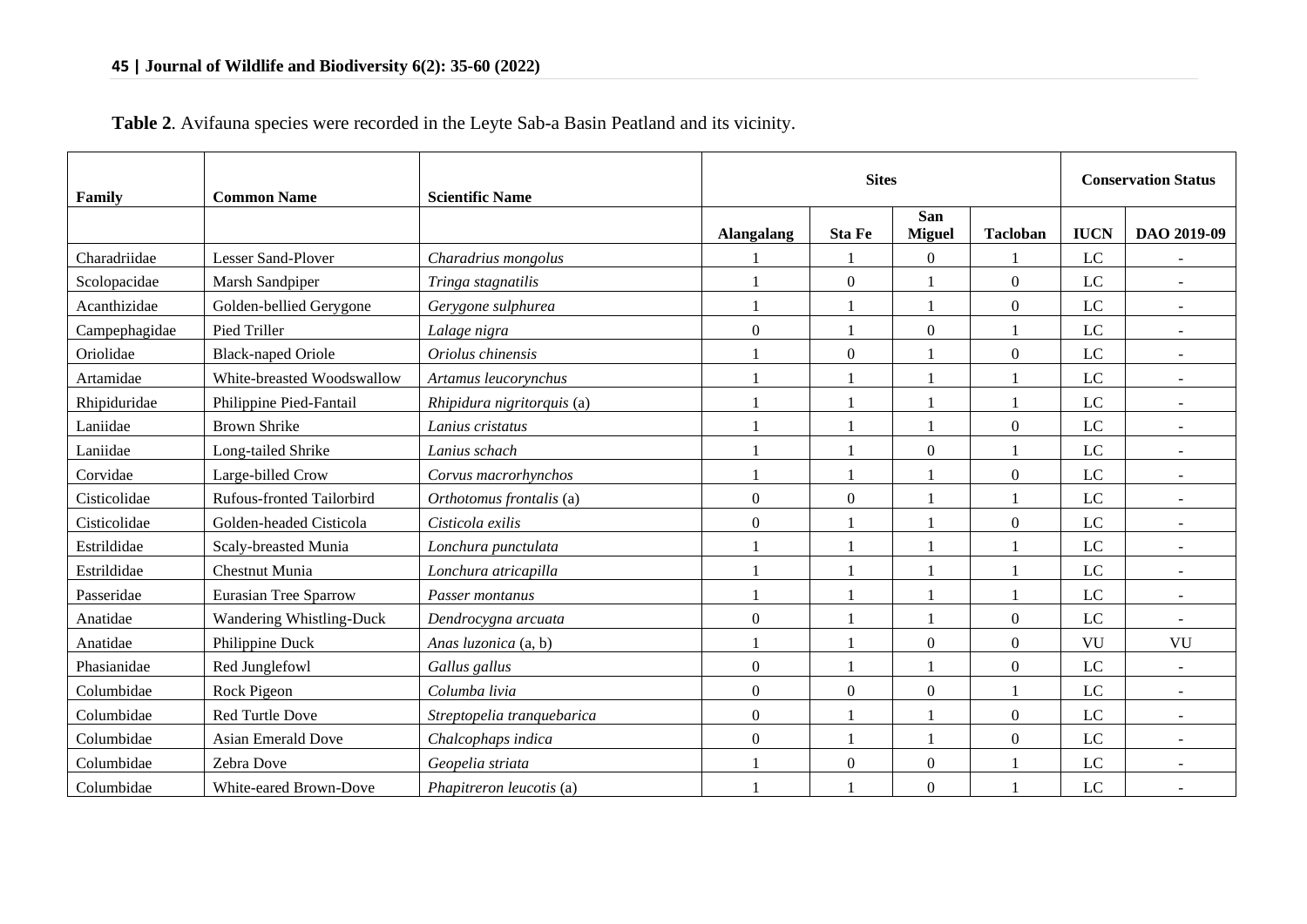| Ardeidae       | Cinnamon Bittern              | Ixobrychus cinnamomeus            | $\overline{0}$   | $\mathbf{0}$     |                  | $\theta$         | LC          |                          |
|----------------|-------------------------------|-----------------------------------|------------------|------------------|------------------|------------------|-------------|--------------------------|
| Ardeidae       | Grey Heron                    | Ardea cinerea                     |                  | $\boldsymbol{0}$ | $\boldsymbol{0}$ |                  | $_{\rm LC}$ | $\overline{\phantom{a}}$ |
| Ardeidae       | Purple Heron                  | Ardea purpurea                    | $\theta$         |                  | $\Omega$         | $\Omega$         | LC          |                          |
| Ardeidae       | <b>Great Egret</b>            | Ardea alba                        |                  |                  |                  | $\overline{0}$   | $_{\rm LC}$ | $\overline{\phantom{a}}$ |
| Ardeidae       | <b>Intermediate Egret</b>     | Ardea intermedia                  |                  |                  |                  | 1                | LC          | $\sim$                   |
| Ardeidae       | Little Egret                  | Egretta garzetta                  |                  |                  | $\boldsymbol{0}$ | $\overline{0}$   | LC          |                          |
| Ardeidae       | <b>Cattle Egret</b>           | <b>Bubulcus</b> ibis              | $\boldsymbol{0}$ | $\boldsymbol{0}$ | $\boldsymbol{0}$ |                  | $_{\rm LC}$ |                          |
| Ardeidae       | Javan Pond-Heron              | Ardeola speciosa                  |                  | $\boldsymbol{0}$ | $\boldsymbol{0}$ |                  | $\rm LC$    | $\blacksquare$           |
| Ardeidae       | <b>Striated Heron</b>         | Butorides striata                 | $\boldsymbol{0}$ |                  | $\boldsymbol{0}$ | $\overline{0}$   | LC          |                          |
| Ardeidae       | Rufous Night-Heron            | Nycticorax caledonicus            | $\overline{0}$   |                  |                  | $\theta$         | $_{\rm LC}$ |                          |
| Accipitridae   | Philippine Serpent-Eagle      | Spilornis holospilus (a, c; A-II) | $\boldsymbol{0}$ |                  |                  | $\overline{0}$   | $\rm LC$    | $\blacksquare$           |
| Accipitridae   | <b>Brahminy Kite</b>          | Haliastur indus                   |                  | $\boldsymbol{0}$ | $\mathbf{0}$     |                  | $_{\rm LC}$ | $\overline{a}$           |
| Acrocephalidae | <b>Clamorous Reed Warbler</b> | Acrocephalus stentoreus           | $\boldsymbol{0}$ | $\boldsymbol{0}$ |                  | $\boldsymbol{0}$ | $_{\rm LC}$ |                          |
| Locustellidae  | Tawny Grassbird               | Cincloramphus timoriensis         |                  |                  |                  | $\overline{0}$   | $\rm LC$    |                          |
| Locustellidae  | <b>Striated Grassbird</b>     | Megalurus palustris               | $\theta$         |                  | $\boldsymbol{0}$ |                  | $_{\rm LC}$ | $\blacksquare$           |
| Hirundinidae   | <b>Barn Swallow</b>           | Hirundo rustica                   |                  |                  | $\boldsymbol{0}$ |                  | LC          | $\sim$                   |
| Pycnonotidae   | Yellow-vented Bulbul          | Pycnonotus goiavier               |                  |                  |                  |                  | $_{\rm LC}$ | $\overline{a}$           |
| Pycnonotidae   | Philippine Bulbul             | Hypsipetes philippinus (a)        | $\theta$         | $\overline{0}$   |                  | $\overline{0}$   | $_{\rm LC}$ | $\blacksquare$           |
| Zosteropidae   | Lowland White-eye             | Zosterops meyeni Bonaparte        | $\boldsymbol{0}$ | $\overline{0}$   | $\boldsymbol{0}$ |                  | $_{\rm LC}$ | $\sim$                   |
| Cuculidae      | Himalayan/Oriental Cuckoo     | Cuculus optatus                   |                  | $\overline{0}$   | $\boldsymbol{0}$ | $\overline{0}$   | $\rm LC$    | $\blacksquare$           |
| Podargidae     | Philippine Frogmouth          | Batrachostomus septimus (a)       |                  |                  |                  | $\overline{0}$   | LC          |                          |
| Caprimulgidae  | Philippine Nightjar           | Caprimulgus manillensis (a)       |                  |                  | $\boldsymbol{0}$ | $\overline{0}$   | $_{\rm LC}$ | $\blacksquare$           |
| Apodidae       | Philippine Swiftlet           | Aerodramus mearnsi (a)            |                  |                  | $\mathbf{0}$     | $\overline{0}$   | $\rm LC$    | $\overline{a}$           |
| Rallidae       | <b>Barred Rail</b>            | Gallirallus torquatus             | $\overline{0}$   | $\boldsymbol{0}$ |                  |                  | LC          | $\overline{a}$           |
| Rallidae       | Eurasian Moorhen              | Gallinula chloropus               |                  |                  | $\overline{0}$   | $\overline{0}$   | $_{\rm LC}$ | $\blacksquare$           |
| Rallidae       | Plain Bush-hen                | Amaurornis olivacea (a)           | $\overline{0}$   |                  | $\boldsymbol{0}$ | $\overline{0}$   | $\rm LC$    | $\blacksquare$           |
| Rallidae       | White-breasted Waterhen       | Amaurornis phoenicurus            |                  | $\boldsymbol{0}$ | $\boldsymbol{0}$ |                  | LC          |                          |
| Rallidae       | Ruddy-breasted Crake          | Zapornia fusca                    | $\overline{0}$   | $\boldsymbol{0}$ |                  | $\overline{0}$   | LC          |                          |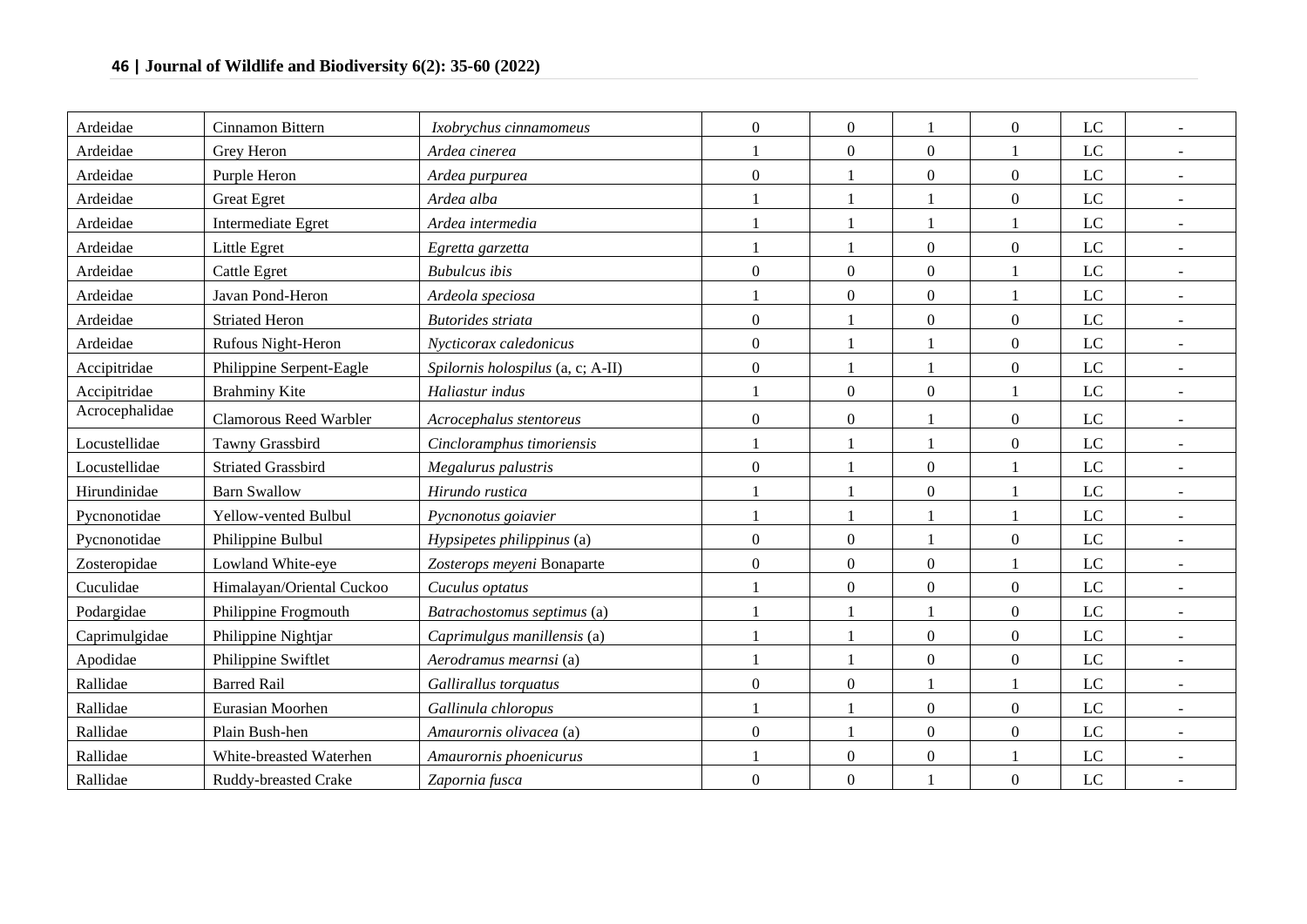| Bucerotidae                 | Rufous Hornbill              | Buceros hydrocorax semigaleatus (a, c) |                            | 0 | $\Omega$           | $\Omega$           | VU          | EN        |
|-----------------------------|------------------------------|----------------------------------------|----------------------------|---|--------------------|--------------------|-------------|-----------|
| Alcedinidae                 | Collared Kingfisher          | Todiramphus chloris                    | $\Omega$                   |   |                    |                    | $_{\rm LC}$ |           |
| Meropidae                   | Rufous-crowned Bee-eater     | Merops americanus                      | $\Omega$                   | 0 | $\Omega$           |                    | LC          |           |
| Meropidae                   | <b>Blue-tailed Bee-eater</b> | Merops philippinus                     | 0                          | 0 |                    | $\Omega$           | LC          |           |
| Megalaimidae                | Coppersmith Barbet           | Psilopogon haemacephalus               |                            |   | $\Omega$           | $\Omega$           | LC          |           |
| Psittaculidae               | <b>Blue-Naped Parrot</b>     | Tanygnathus lucionensis (a, b, c)      |                            | 0 | $\Omega$           | $\Omega$           | <b>NT</b>   | <b>CR</b> |
| Psittaculidae               | Guaiabero                    | Bolbopsittacus lunulatus (a)           |                            | 0 |                    | $\Omega$           | LC          |           |
| Psittaculidae               | Philippine Hanging-Parrot    | Loriculus philippensis (a, c)          |                            | 0 |                    | $\Omega$           | LC          | CR        |
| Pittidae                    | <b>Blue-breasted Pitta</b>   | Erythropitta erythrogaster             |                            | 0 | $\Omega$           |                    | LC          |           |
| Pittidae                    | Azure-breasted Pitta         | Pitta steerii (a, b)                   |                            |   | $\Omega$           | $\Omega$           | VU          | VU        |
| Sturnidae                   | <b>Asian Glossy Starling</b> | Aplonis panayensis                     |                            | 0 | $\Omega$           | $\Omega$           | LC          |           |
| Sturnidae                   | Coleto                       | Sarcops calvus (a)                     | 0                          |   | $\Omega$           | $\Omega$           | LC          |           |
| Muscicapidae                | Philippine Magpie-Robin      | Copsychus mindanensis (a)              |                            | 0 | $\Omega$           | $\Omega$           | $_{\rm LC}$ |           |
| Dicaeidae                   | Red-keeled Flowerpecker      | Dicaeum australe (a)                   | $\theta$                   |   |                    | $\Omega$           | LC          |           |
| Dicaeidae                   | Orange-bellied Flowerpecker  | Dicaeum trigonostigma                  |                            |   | $\overline{0}$     | $\Omega$           | LC          |           |
| Coraciidae                  | Oriental Dollarbird          | Eurystomus orientalis                  |                            | 0 | $\Omega$           | $\Omega$           | LC          |           |
| $1$ – present; $0$ – absent |                              | $a$ – Endemic                          | CR – Critically Endangered |   | $NT - Near-thread$ |                    |             |           |
|                             |                              | b - KBA trigger species                | $EN - Endanged$            |   |                    | LC – Least Concern |             |           |

b - KBA trigger species EN – Endangered LC – Least Concern

c - CITES listed species VU - Vulnerable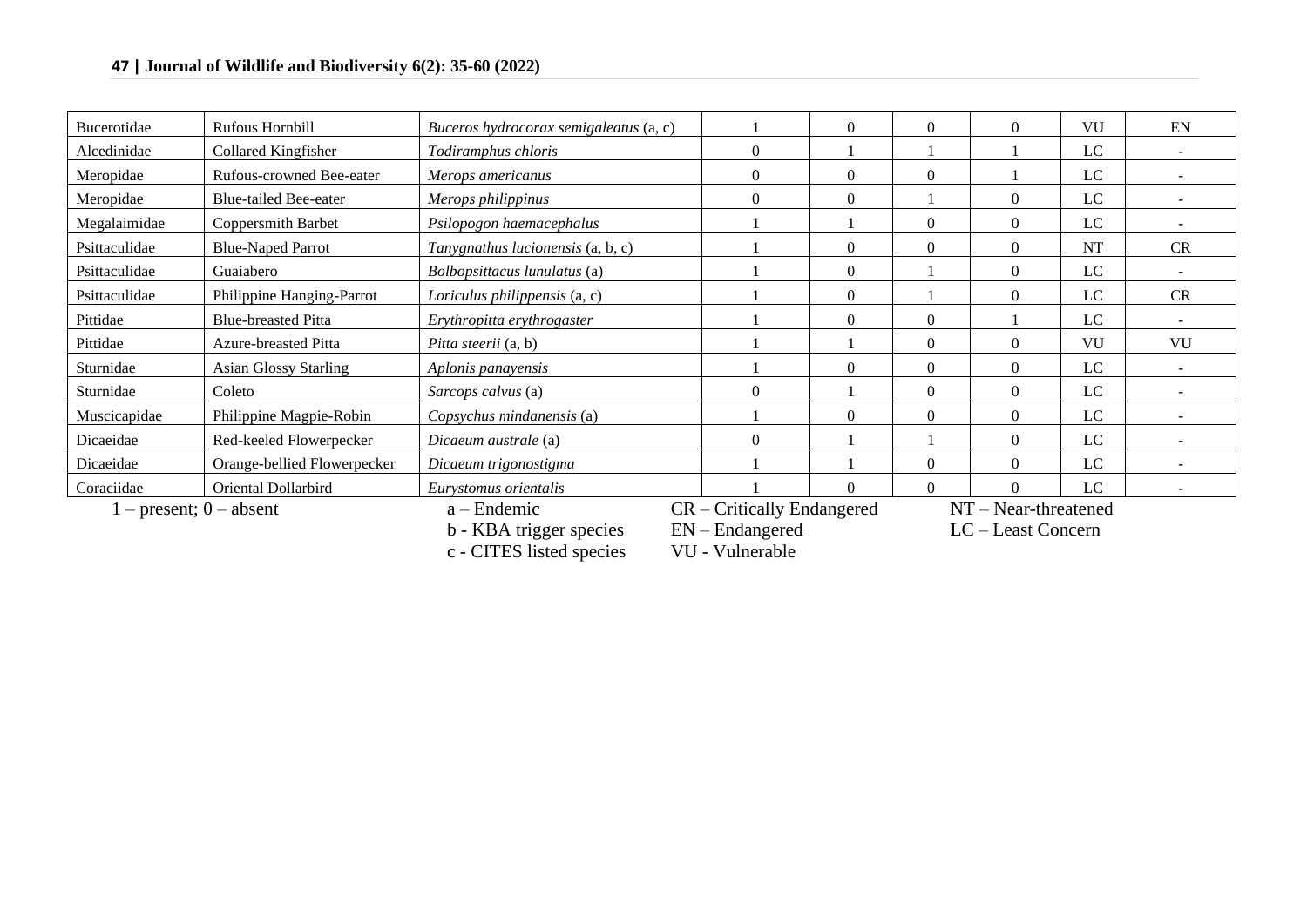#### **Discussion**

The Philippines has relatively few peatlands compared to other countries but still plays a significant role in carbon storage and sequestration from the atmosphere (DENR-PAWB, 2005). Remarkably, avian species diversity of Southeast Asian peat swamp forests is high considering the harsh environmental condition and poor soil nutrients of the ecosystem (Schrevel, 2008). For instance, Berbak National Park in Sumatra Island, Indonesia, Maludam National Park, and south-east Pahang peat swamp forest, and several peat swamp forests in Sarawak Malaysia documented 224, 192, and 227 bird species, respectively (Schrevel, 2008; Mohd Azmi et al., 2009; Ramji et al., 2016).

Secondary data from ADB (2000) recorded 62 avian species in LSBP, wherein the highest concentration of avifauna was documented in peat swamp forest. Surprisingly in the current study, the LSBP is still able to support a significant number of bird species ( $n= 67$ ) (Table 2) despite the short duration of the sampling effort.

Survival of avian species is crucial in fragmented forest patches of peat swamp forest in southwestern Sarawak since they only recorded fewer bird species (Ramji et al., 2016). Thus, the persistence of avifauna is dependent on the landscape features, overall size, area, flora, and vegetation structure, as evidenced by the occurrence of forest-interior species that can regularly survive the quality of the environment (Sodhi et al., 2008).

In LSBP, it was observed among all sites that Brgy. Tabangohay, where the majority of the wetland forest thrives, was the thriving hub and nesting site of some threatened species of birds like the Southern Rufous Hornbill (*B. hydrocorax*), the rare and endangered Blue-naped Parrot (*T. lucionensis*), as well as a nesting site for Brahminy Kite Eagle (*Haliastur indus*). This is mainly due to the high distribution of Toog tree (*Petersianthus quadrialatus*) and Dao (*Dracontomelon dao*) along the forest edge.

We also discovered that Brgy. Langit, typically along the peat bog covered by natural vegetation communities of sedges, grasses, and hydrophytes, is one of the nesting sites of the threatened species of Philippine Duck (*A. luzonica*) while Brgy. Magsaysay, specifically with patches of wetland forest, is an abode to some notable species such as the Philippine Frogmouth (*Batrachostomus septimus*) and the Philippine Nightjar (*Caprimulgus manillensis*). Migratory bird species were also documented in almost all study sites despite having disturbed ecosystems brought by mono-crop agriculture and human encroachment.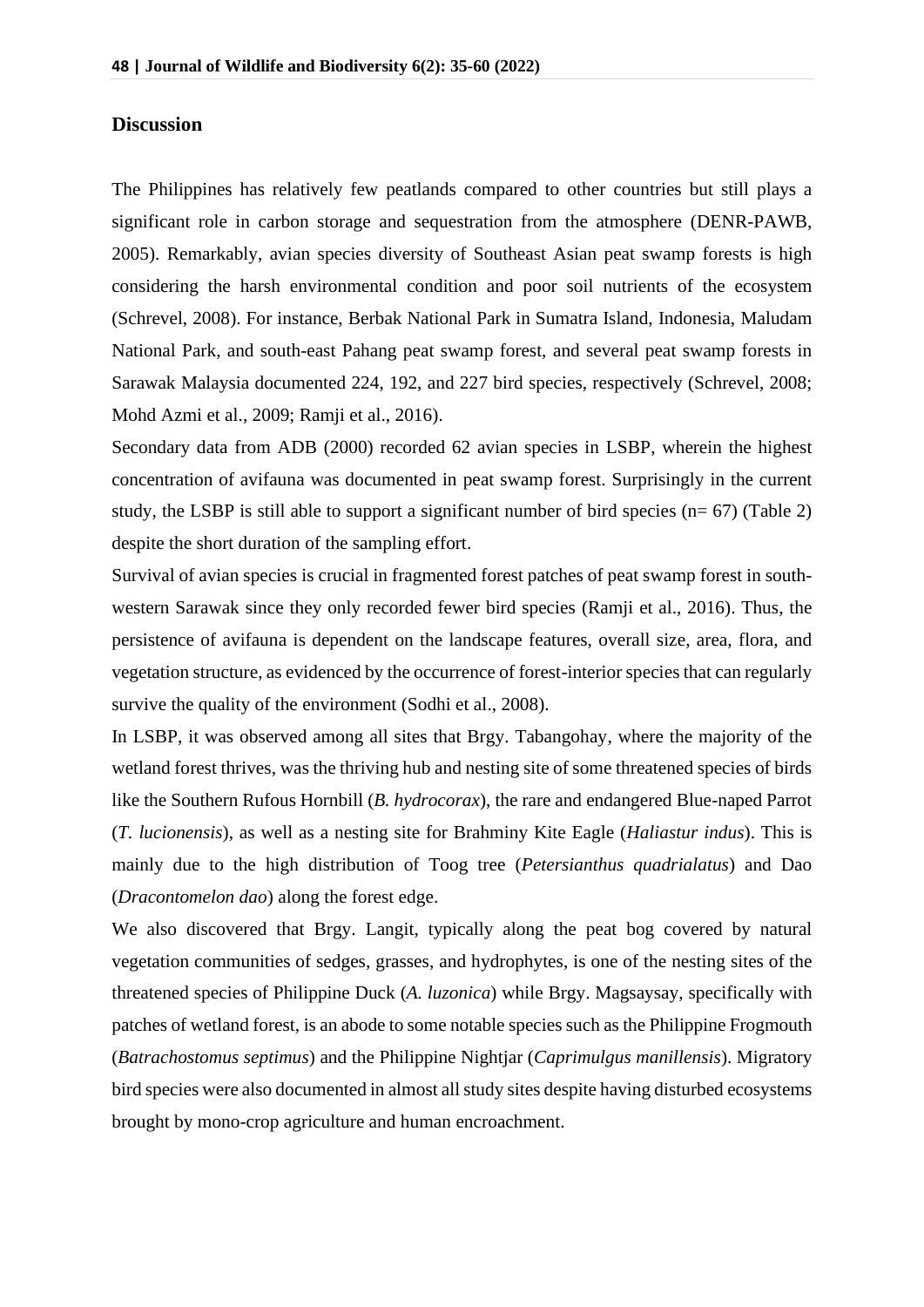As reported by an ADB study (2000), Wandering Whistling Duck (*Dendrocygna arcuata*) was the most significant number of individuals documented in sedge-grassland and agroecosystem with portions of peat bog areas and patches of wetland forest habitats sighted along the marshy and swampy area of these ecotypes. However, in our study, we mainly observed the Philippine Duck (*A. luzonica*) and rarely observed the Wandering Whistling Duck (*D. arcuata*). These species are integral components in these ecotypes as it maintains the ecological balance in their associated ecosystem and feeds on aquatic plants, mollusks, worms, frogs, fish, reptiles, and insects (Carboneras & Kirwan, 2020). Other prominent bird taxa recorded belong to Cuculidae (cuckoos and coucals) and Rallidae (rails moorhens). It is important to note that these taxa still exist in the peatland. In an agroecosystem-sedge-grassland habitat with patches of wetland forest and lumbia within the ricefields, the important avian taxon was that of the family Columbidae (pigeons and doves) where this taxon can be seen abundantly in the peatland during our sampling as well as in peat bog area in Langit and wetland forests-terminalia stands. It is also noteworthy that peat swamp forests heavily logged can still accommodate the high richness of the avian community. The high similarity in terms of abundance of avifauna detected in secondary forests and shrub swamps implies that the Berbak National Park still provides a significantly good environment for the existence of various species of birds, especially those species which have high conservation value and thrive in the primary forest zones (Darras et al., 2018). The same was observed in LSBP, wherein many bird species were documented despite its land-use conversion. Those species with high conservation value still exist in the remaining peat swamp forest, precisely in Brgy. Tabangohay.

In Ramji et al. (2016) study, families with the most significant number of species composed of primarily forest-dependent species such as Timaliidae-babblers, Cuculidae- cuckoos Picidaewoodpeckers, Muscicapidae- flycatchers, Pycnonotidae-bulbuls and Nectariniidae –sunbirds and spiderhunters. In addition, they also documented 31 migratory birds, including most waterbirds (egrets, herons, bitterns, waders, plovers), wagtails, barn swallow *Hirundo rustica,* and common kingfisher *Alcedo atthis*. The high occurrence of waterbirds and shorebirds species of the families Ardeidae, Scolopacidae, and Charadriidae indicate that peat swamp forest has been utilized as a stable and alternative refuge for thousands of migrating bird populations (Minayeva, 2008).

The last remaining untouched peatland provides a haven for migratory bird species that profoundly rely on this wetland ecosystem. These are almost automatically designated as buffer zones in the management planning regimes. Our study result shows that most of the threatened species are found within the circumference of the wetland that is still intact; this is where the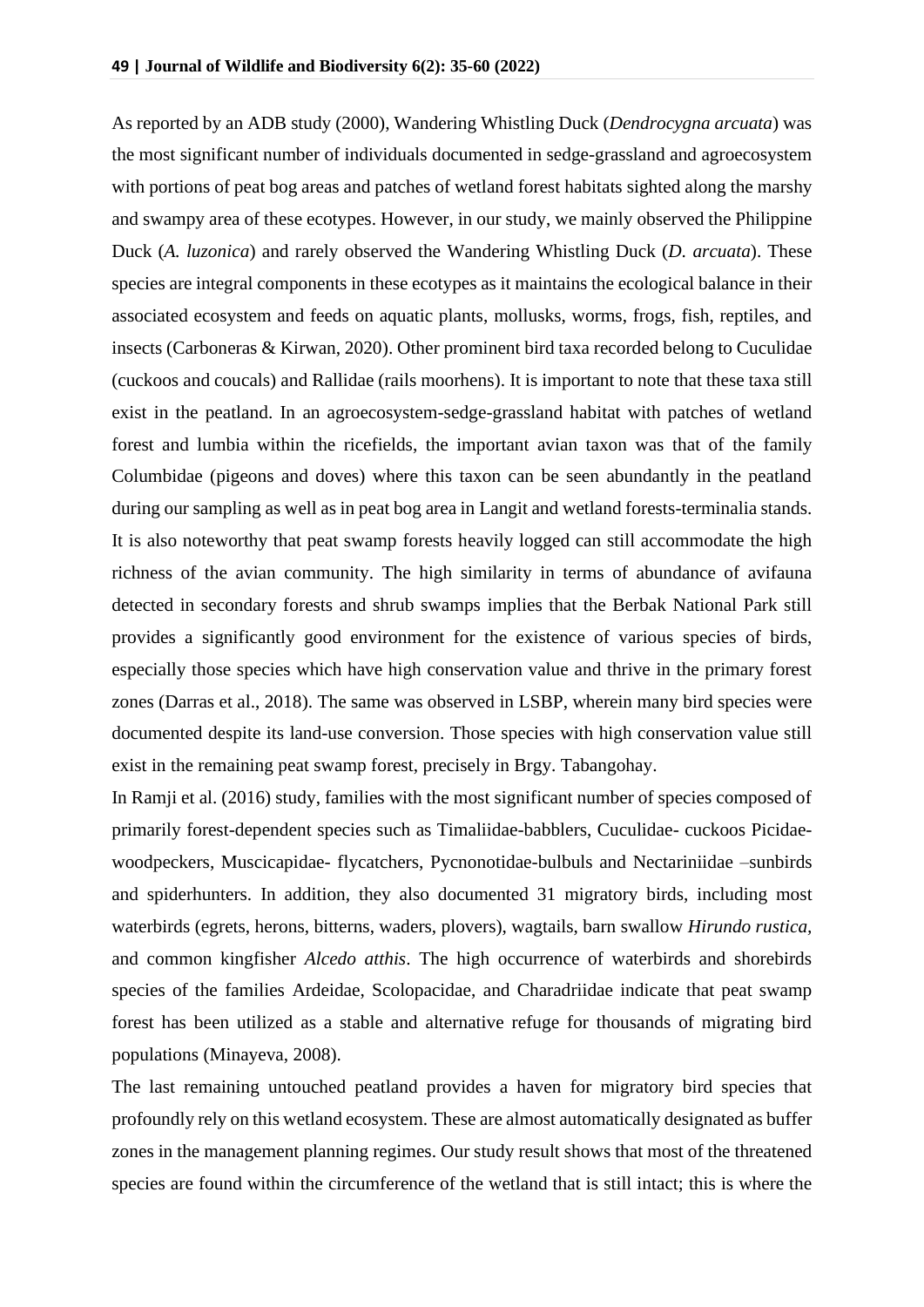highest species diversity of key species was found. For instance, the endemic and threatened bird species such as Rufous Hornbill (*B. hydrocorax*) and Blue-naped Parrot (*T. lucionensis*) we found in Brgy. Tabangohay is being threatened by wildlife poaching and road widening. Wildlife hunting is being practiced even by younger children in some barangays adjacent to the wetland. Because many communities in these areas are dependent on peatland forest, human encroachment is rampant across the wetland, creating tenurial conflict that compromises the last remaining stronghold of the forest. Regrettably, this kind of ecological malpractice is being embraced by the new generations, reflecting an insufficient knowledge of the importance of conservation. To eradicate wrong beliefs and deceptive traditions, information, education, and communication (IEC) campaigns in local communities should be done regularly. Conventional use of ecosystem services such as eco-tourism and bird watching has a vast potential source of alternative livelihood for the communities to lessen these wrongdoings.

During the study, we observed pre-existing threats such as mono-crop agriculture, exotic tree plantation, and slash and burn activity, indicating moderate vulnerability to peatland forest ecosystem degradation. The emerging threats of anthropogenic pressures such as road widening, quarrying, reclamation, and land conversion suggest a high susceptibility to deposition of the wetland. These vulnerabilities, however, can be reduced with dense vegetation and restoration initiatives of the previously abandoned agricultural land. Creating permanent agricultural sites or shifting plots outside the buffer zones can also be considered. Native trees rather than exotic ones should restore agricultural areas that are no longer tenable. Invasive and exotic tree plantations such as Big-leaf Mahoganies (*Swietenia macrophylla*), Magium tree (*Acacia mangium*), Ipil-ipil (*Leucaena leucocephala*), and Neem Tree (*Azadirachta indica*) that were observed on almost all of the study sites should also be discouraged. The innate high infiltration capacity of peatland contributes to a more extended time of peak flow, further lowering the risk of drying out during the dry season. Thus, removing these invasive tree species and replacing them with native ones can significantly help the wetland recover.

#### **Conclusion**

The LSBP exhibits a high species richness of the avian community despite the short sampling effort. Thus, it should not be overlooked in terms of their ecological role as significant habitat for migratory waterbirds, forest-dependent bird species, threatened, endangered, critically endangered species, and endemics. The LSBP has the potential to be a critical habitat or Ramsar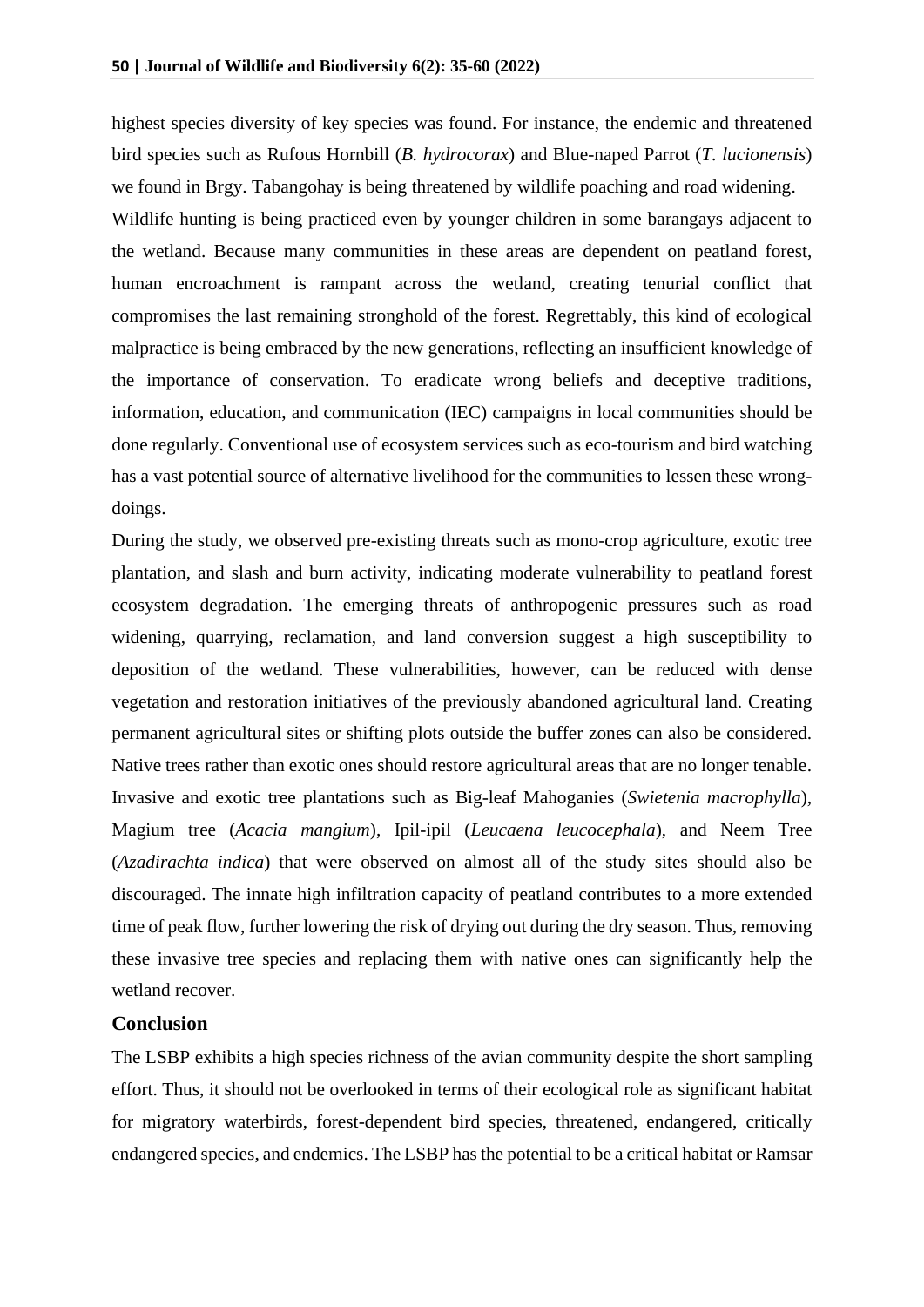site since various species of threatened and migratory bird species were observed inhabiting the peatland. The strict protection zone should be established first, especially on the last remaining untouched areas of the wetland, while enhancing the vegetation of those affected ones. An in-depth scientific study of the Leyte Sab-a Basin Peatland is recommended including seasonal patterns of the avian community since even a small habitat cannot cover all taxonomic groups in just a short period. It is also unlikely to make a fair assessment of the total bird richness and diversity for the simple reason that not all organisms will be found to be present together in several surveys. Detailed and comprehensive assessments must be done to know more about the biodiversity of the avifauna community of the peatland.

#### **Acknowledgment**

The authors acknowledged the Forest Foundation Philippines (FFP) for the financial support of this study through the International Institute of Rural Reconstruction (IIRR) especially Jerome L. Montemayor, Magnolia Rosimo, Juvilyn Salazar, and the rest of the IIRR team. Special thanks to Marvin Jay Sarmiento, Angelique Carsola, and Chenalin Delos Santos for their technical expertise extended to the VSU-Alangalang researchers and Edwin Relevo for the map. We are also grateful to the following people as our Research Assistants, laborers & field guides: Donna Mae Salazar, Cristina Jane Leonido, Igmedio Guersola, and Vicente Nobe. Thanks to our collaborating partners, WEAVERS, ELAC, LGUs Alangalang, and Sta. Fe, officials and communities of barangays Tabangohay, Langit, Divisoria and San Isidro and other stakeholders concerned for the restoration of the Leyte Sab-a Basin Peatland. The authors are grateful to Dr. Edwino Fernando, Dr. Ernesto Militante, and other members of the panel review committee for sharing their technical expertise in reviewing this manuscript.

#### **References**

- ADB (2000). Environmental evaluation of swamps and marshlands. Final report, Project TA2385, Asian Development Bank (ADB), Philippines, 168 pp.
- Ali, M., & Mushtaq, D. (2021). The avifauna of Takht-i-Sulaiman hill forest, Boulevard Srinagar, Kashmir. Scientific Reports in Life Sciences, 2(4), 47–53. https://doi.org/10.22034/srls.2021.247949
- Ayodeji, A. O., & Kilishi, H. S. (2019). Avifauna species diversity and abundance in Kainji Lake National Park, Niger State, Nigeria. Journal of Wildlife and Biodiversity, 3(4), 16– 26. https://doi.org/10.22120/jwb.2019.104859.1058
- BirdLife International. (2001). Threatened birds of Asia: the BirdLife International Red Data Book. BirdLife International, Cambridge, U.K.
- BirdLife International. (2022). IUCN Red List for birds. Downloaded from http://www.birdlife.org on 03/03/2022.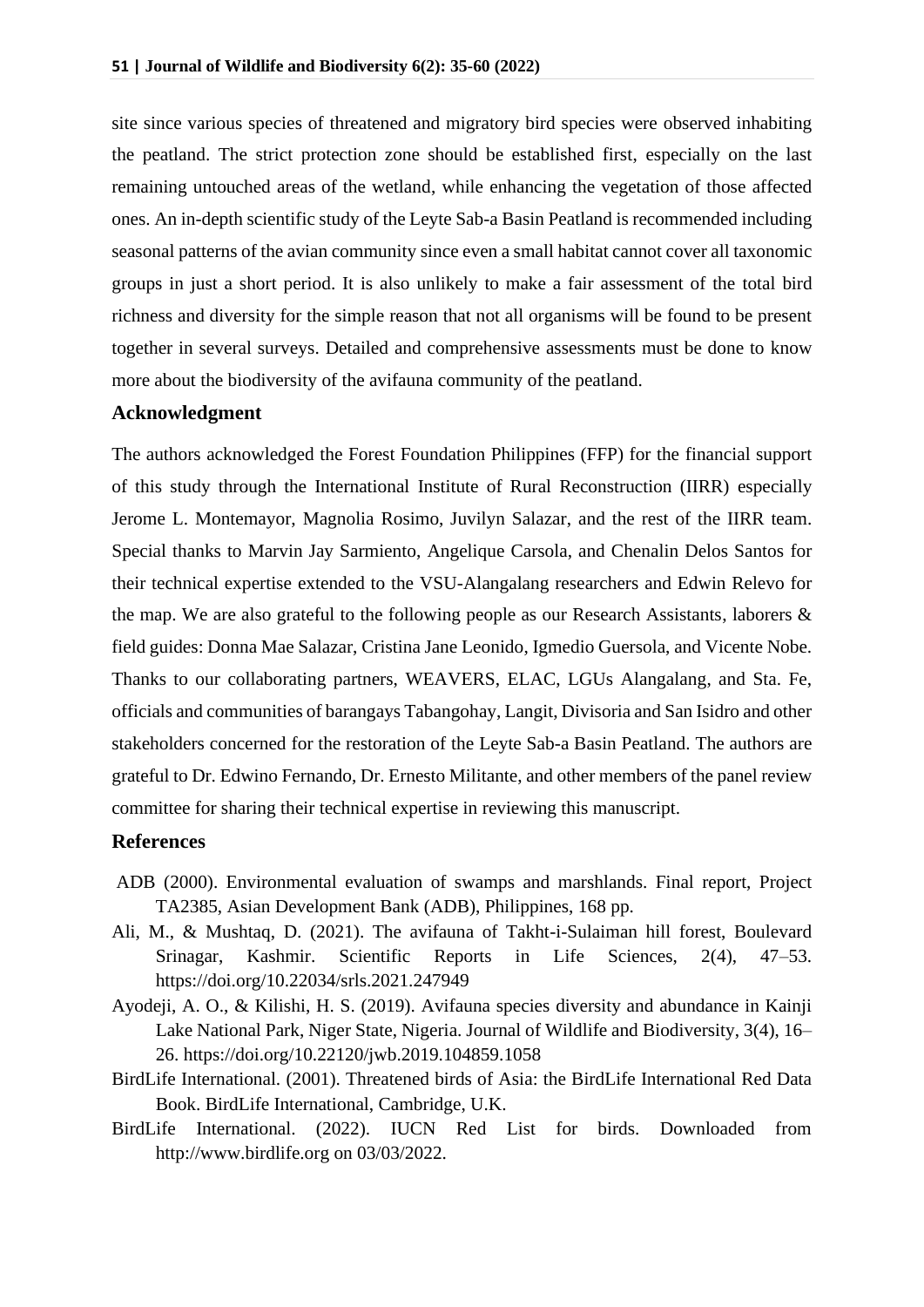- Carboneras, C., & Kirwan, G. (2020). Philippine Duck (Anas luzonica). Birds of the World. https://doi.org/10.2173/bow.phiduc1.01
- Collar, N. J.; Mallari, N. A. D., Tabaranza, B. R. J. 1999. Threatened birds of the Philippines: the Haribon Foundation/BirdLife International Red Data Book. Bookmark, Makati City.
- Corporal-Lodangco, I. L., & Leslie, L. M. (2017). Defining Philippine climate zones using surface and high-resolution satellite data. Procedia Computer Science, 324–332. https://doi.org/10.1016/j.procs.2017.09.068
- Darras, K., Rahman, D., Sugito, W., Mulyani, Y., Prawiradilaga, D., Rozali, A., Fitriawan, I., & Tscharntke, T. (2018). Birds of primary and secondary forest and shrub habitats in the peat swamp of Berbak National Park, Sumatra. F1000Research, 7(0), 229. https://doi.org/10.12688/f1000research.13996.1
- Decena, S. C. P., Arribado, A. O., Villacorta-Parilla, S., Arguelles, M. S., & Macasait Jr., D. R. (2021). Impact of land-use conversion on carbon stocks and selected peat physicochemical properties in the Leyte Sab-a Basin Peatland, Philippines. Mires and Peat, 27(32), 1–13. https://doi.org/10.19189/MaP.2021.BG.StA.2287
- DENR-PAWB. (2005). National Action Plan for the sustainable use and protection of Philippine Peatlands. In Under the framework of the ASEAN Peatland Management Strategy (APMS).

https://ncdc.gov.in/index1.php?lang=1&level=2&sublinkid=389&lid=347

- Dixon, P. (2003). VEGAN, a package of R functions for community ecology. Journal of Vegetation Science, 14(6), 927–930. https://doi.org/https://doi.org/10.1111/j.1654- 1103.2003.tb02228.x
- Garcia, P.P., Bayr, M., Manigo, A.C., Lumbre, J.F., Decena, S.C.P., Arribado, A.O. (in press) Geoinformatics study of Leyte Sab-a Basin Peatland. Terminal report submitted to the Forest Foundation Philippines.
- Harrison, M. E., & Rieley, J. O. (2018). Tropical peatland biodiversity and conservation in Southeast Asia: Foreword. Mires and Peat, 22, 1–7. https://doi.org/10.19189/MaP.2018.OMB.382
- Husson, S. J., Limin, S. H., Adul, Boyd, N. S., Brousseau, J. J., Collier, S., Cheyne, S. M., D'Arcy, L. J., Dow, R. A., Dowds, N. W., Dragiewicz, M. L., Ehlers Smith, D. A., Iwan, Hendri, Houlihan, P. R., Jeffers, K. A., Jarrett, B. J. M., Kulu, I. P., Morrogh-Bernard, H. C., Harrison, M. E. (2018). Biodiversity of the sebangau tropical peat swamp forest, Indonesian Borneo. Mires and Peat, 22, 1–50. https://doi.org/10.19189/MaP.2018.OMB.352
- Jakosalem, P. G. C., Paguntalan, L. J., Kintanar, V. L., Tan, S. K. M., Quisumbing, R. J., Quemado, R. D., & Osawa, T. (2019). Photographic guide to the birds of Negros, Panay, & Cebu. Philippine Biodiversity Conservation Foundation, Inc.
- Kennedy, R. S., Gonzales, P. C., Dickinson, E. C., Miranda, Jr., H. C., & Fisher, T. H. (2000). A guide to the birds of the Philippines. Oxford University Press.
- Lehmitz, R., Haase, H., Otte, V., & Russell, D. (2020). Bioindication in peatlands by means of multi-taxa indicators (Oribatida, Araneae, Carabidae, Vegetation). Ecological Indicators, 109 (September 2019), 105837. https://doi.org/10.1016/j.ecolind.2019.105837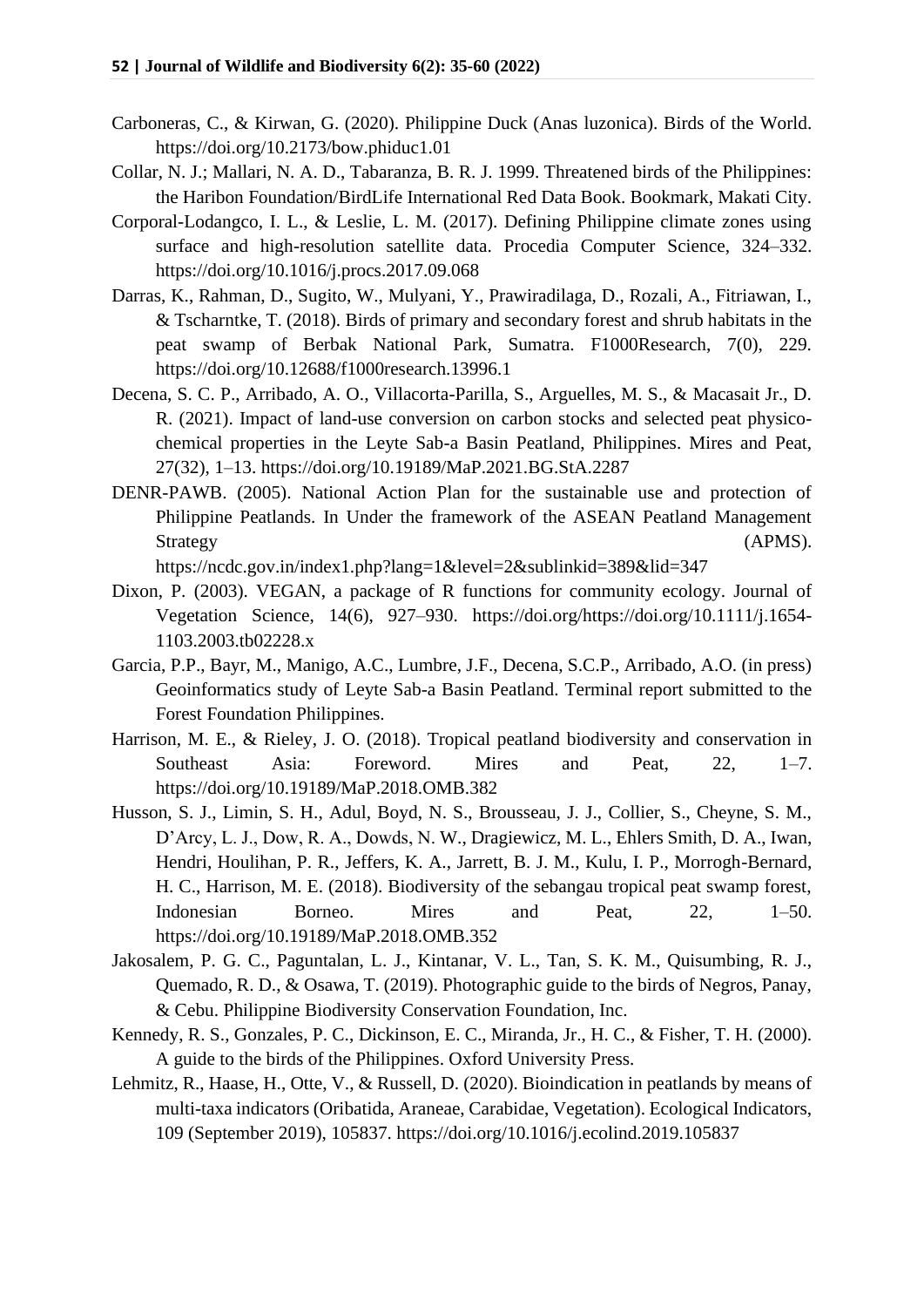- Maas, B., Tscharntke, T., Saleh, S., Putra, D. D., & Clough, Y. (2015). Avian species identity drives predation success in tropical cacao agroforestry. Journal of Applied Ecology, 52(3), 735–743. http://www.jstor.org/stable/43869227
- Mallari, N. A., Altamirano, R. A., Diesmos, A., Puna, N., Supsup, C., Rico, E. L., De Alban, J. D., Monzon, A. K., Avanceña, J., Veridiano, R. K., Asis, A., Bringas, J. A., Lapuz, R. S., Musa, M., & Tablazon, D. (2013). Biodiversity baseline assessment in the REDD+ pilot area on Leyte Island as an input for the elaboration of an MRV system for REDD+ including biodiversity co-benefits. January, 77. https://doi.org/10.13140/2.1.4981.0249
- McIntyre, N. E. (1995). Effects of forest patch size on avian diversity. Landscape Ecology, 10(2), 85–99. https://doi.org/10.1007/BF00153826
- Minayeva, T., Bragg, O., Cherednichenko, O., Couwenberg, J., Duinen, G., Giesen, W., Grootjans, A., Grundling, P., Nikolaev, V. & Schaaf, S. (2008) Peatlands and biodiversity. In: Assessment on peatlands, biodiversity and climate change: Main Report. pp:60–98. Parish, F., Sirin, A., Charman, D., Joosten, H., Minayeva, T., Silvius, M. and Stringer, L. (Eds). Kuala Lumpur: Global Environment Centre and Wageningen: Wetlands International. 179 pp.
- Minayeva, T. Y., & Sirin, A. A. (2012). Peatland biodiversity and climate change. Biology Bulletin Reviews, 2(2), 164–175. https://doi.org/10.1134/s207908641202003x
- Minayeva, T. Y., Bragg, O. M., & Sirin, A. A. (2017). Towards ecosystem-based restoration of peatland biodiversity. Mires and Peat, 19, 1–36. https://doi.org/10.19189/MaP.2013.OMB.150
- Mohd Azmi, M., Cullen, R., Bigsby, H., & Awang Noor, A. G. (2009). The existence value of peat swamp forest in Peninsular Malaysia. New Zealand Agriculture and Resource Economics Society (NZARES) Conference 2009, 1–21.
- Naish, D. (2015). The ecology and conservation of Asian hornbills: farmers of the forest. Historical Biology, 27(7), 954–956. https://doi.org/10.1080/08912963.2014.919757
- Oksanen, A. J., Blanchet, F. G., Friendly, M., Kindt, R., Legendre, P., Mcglinn, D., Minchin, P. R., Hara, R. B. O., Simpson, G. L., Solymos, P., Stevens, M. H. H., & Szoecs, E. (2019). Vegan. Encyclopedia of Food and Agricultural Ethics, 2395–2396. https://doi.org/10.1007/978-94-024-1179-9\_301576
- Philpott, S. M., Soong, O., Lowenstein, J. H., Pulido, A. L., Lopez, D. T., Flynn, D. F. B., & DeClerck, F. (2009). Functional richness and ecosystem services: bird predation on arthropods in tropical agroecosystems. Ecological Applications, 19(7), 1858–1867. https://doi.org/https://doi.org/10.1890/08-1928.1
- Ramji, M. F. S., Rahman, M. A., Tuen, A. A., Amit, B., & Haron, K. (2016). Diversity of avifauna in peat swamp forests. In J. Mohd-Azlan & I. Das (Eds.), Biodiversity of tropical peat swamp forests of Sarawak (pp. 179–208). UNIMAS Publisher, Universiti Malaysia Sarawak, 94300 Kota Samarahan, Sarawak, Malaysia.
- Ricotta, C., Podani, J., & Pavoine, S. (2016). A family of functional dissimilarity measures for presence and absence data. Ecology and Evolution, 6(15), 5383–5389. https://doi.org/10.1002/ece3.2214
- Riley, J. (2003). Population sizes and the conservation status of endemic and restricted-range bird species on Karakelang, Talaud Islands, Indonesia. Bird Conservation International, 13(1), 59–74. https://doi.org/10.1017/S0959270903003058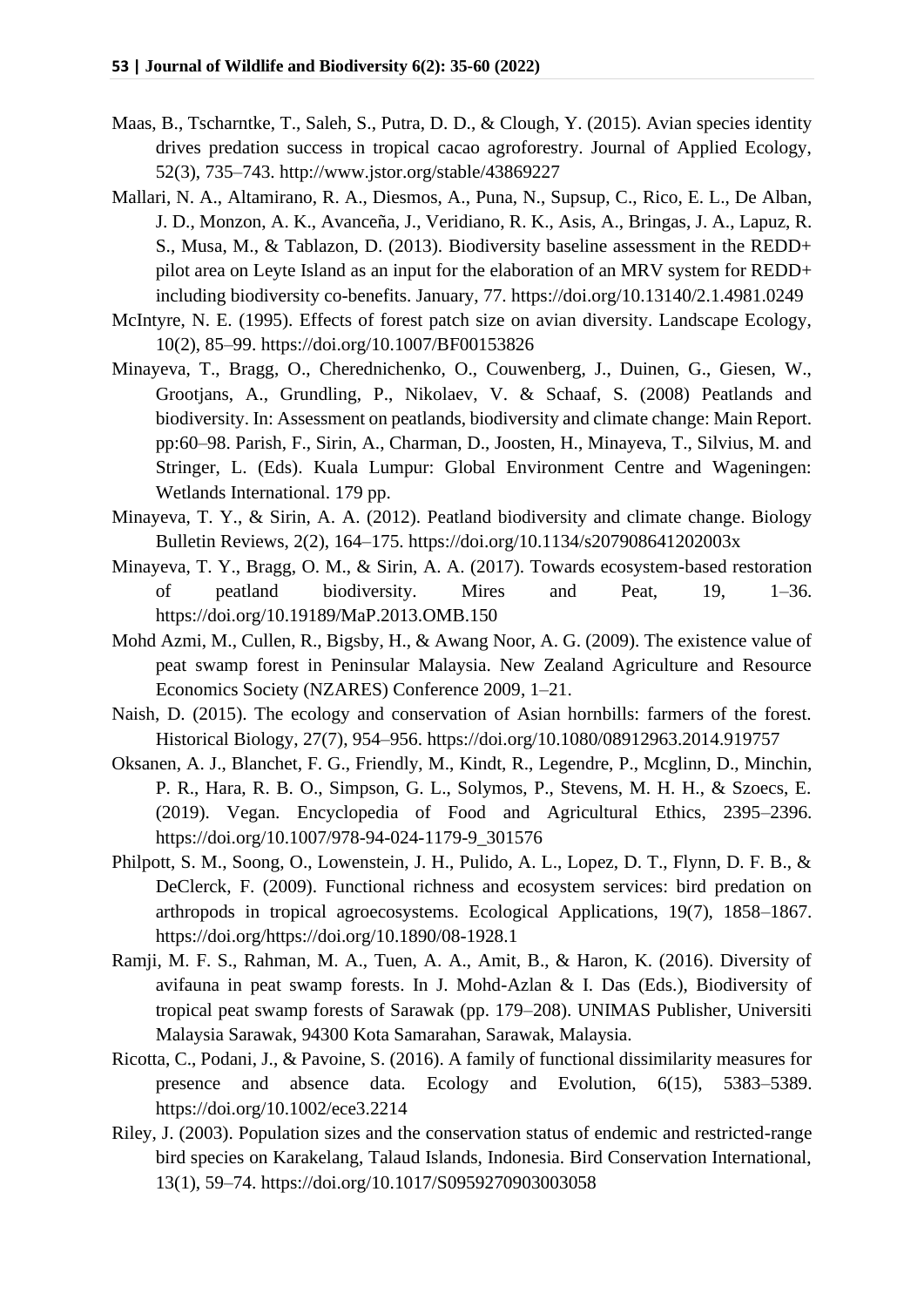- R Core Team (2021). R: A language and environment for statistical computing. R Foundation for Statistical Computing, Vienna, Austria. URL https://www.R-project.org/.
- Schrevel, A. (2008). Oil-palm estate development in Southeast Asia: consequences for peat swamp forests and livelihoods in Indonesia. In A. Wood & G. E. van Halsema (Eds.), Scoping agriculture – wetland interactions. Towards a sustainable multiple-response strategy (Issue 33, pp. 81–86). FAO, Viale delle Terme di Caracalla, 00153 Rome, Italy.
- Şekercioĝlu, Caĝan H., Primack, R. B., & Wormworth, J. (2012). The effects of climate change on tropical birds. Biological Conservation, 148(1), 1–18. https://doi.org/10.1016/j.biocon.2011.10.019
- Senarillos, T. L. P., Pitogo, K. M. E., & Ibañez, J. C. (2021). Bird observations in the Busa Mountain Range, Sarangani Province, Philippines. Philippine Journal of Science, 150(S1), 347–362. https://philjournalsci.dost.gov.ph/publication/specialissues/biodiversity/104-vol-150-s1/1358-bird-observations-in-the-busa-mountainrange-sarangani-province-philippines
- Sodhi, N. S., Posa, M. R. C., Lee, T. M., & Warkentin, I. G. (2008). Effects of disturbance or loss of tropical rainforest on birds. Auk, 125(3), 511–519. https://doi.org/10.1525/auk.2008.1708
- Strange, M. (2013). A photographic guide to the birds of Southeast Asia including the Philippines & Borneo. Tuttle Publishing.
- Suerte, L. O., Yumul, G. P., Tamayo, R. A., Dimalanta, C. B., Zhou, M. F., Maury, R. C., Polvé, M., & Balce, C. L. (2005). Geology, geochemistry and U-Pb SHRIMP age of the Tacloban Ophiolite Complex, Leyte Island (Central Philippines): Implications for the existence and extent of the proto-Philippine Sea Plate. Resource Geology, 55(3), 207– 216. https://doi.org/10.1111/j.1751-3928.2005.tb00242.x
- Tanalgo, K. C., Pineda, J. A. F., Agravante, M. E., & Amerol, Z. M. (2015). Bird diversity and structure in different land-use types in lowland south-central Mindanao, Philippines. Tropical Life Sciences Research, 26(2), 85–103.
- Trisurat, Y., Chimchome, V., Pattanavibool, A., Jinamoy, S., Thongaree, S., Kanchanasakha, B., Simcharoen, S., Sribuarod, K., Mahannop, N., & Poonswad, P. (2013). An assessment of the distribution and conservation status of hornbill species in Thailand. Oryx, 47(3), 441–450. https://doi.org/10.1017/S0030605311001128
- Yosef, R., Group, I. S. W., & Juana, E. (2020). Long-tailed Shrike (Lanius schach). In J. del Hoyo, J. Elliot, D. Sargatal, A. Christie, & E. de Juana (Eds.), Birds of the World: Vol. version 1. Cornell Lab of Ornithology, Ithaca, NY, USA. https://doi.org/10.2173/bow.lotshr1.01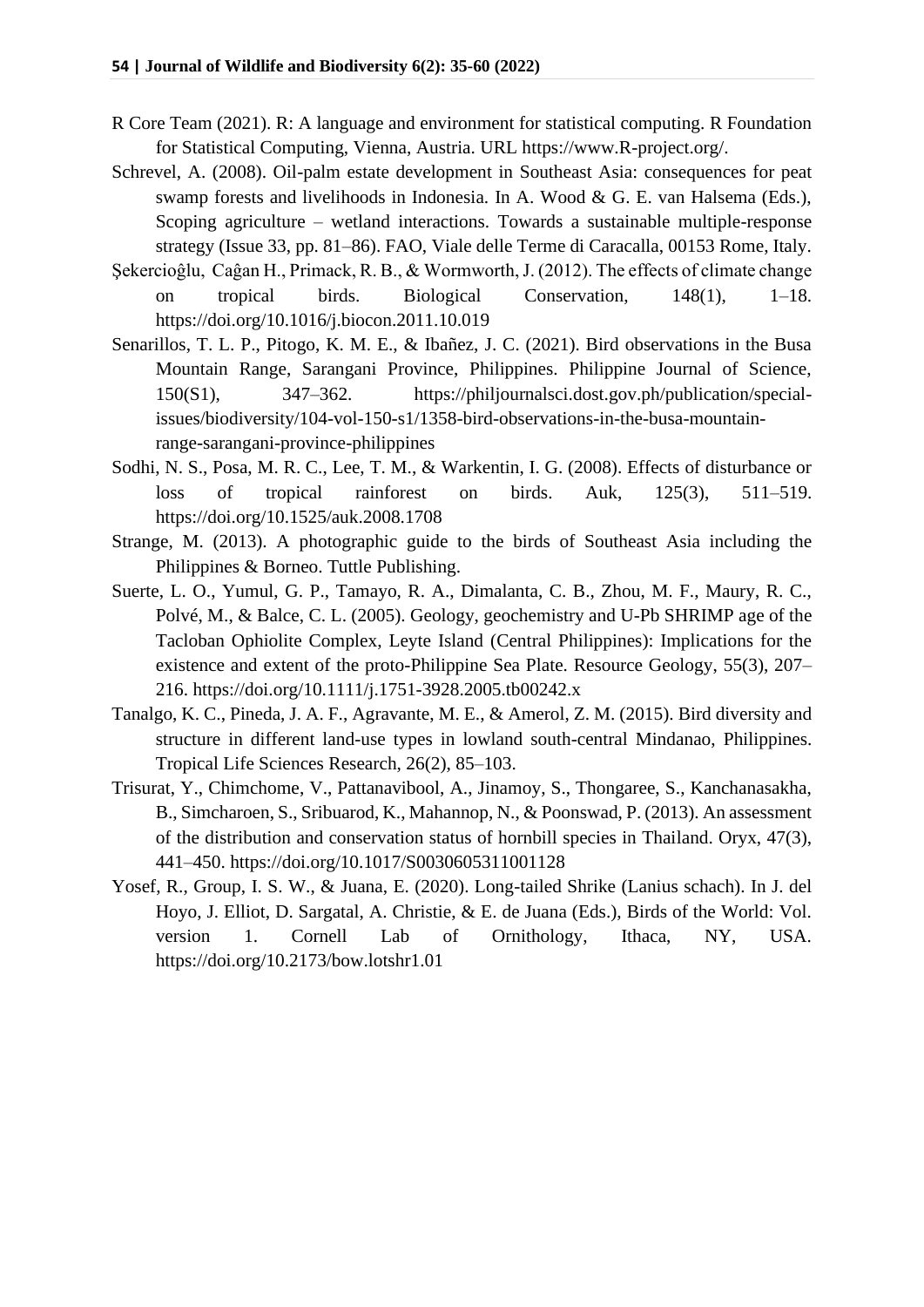|                                  | Average<br>dissimilarity | Alangalang       | Sta Fe           | Cumulative<br>Contribution |
|----------------------------------|--------------------------|------------------|------------------|----------------------------|
| Average dissimilarity = $55.4\%$ |                          |                  |                  |                            |
| Tringa stagnatilis               | 0.012                    | 1                | $\boldsymbol{0}$ | 0.032                      |
| Lalage nigra                     | 0.012                    | $\mathbf{0}$     | $\mathbf{1}$     | 0.065                      |
| Oriolus chinensis                | 0.012                    | 1                | $\overline{0}$   | 0.097                      |
| Dendrocygna arcuata              | 0.012                    | $\boldsymbol{0}$ | $\mathbf{1}$     | 0.129                      |
| Gallus gallus                    | 0.012                    | $\boldsymbol{0}$ | $\mathbf{1}$     | 0.161                      |
| Streptopelia tranquebarica       | 0.012                    | $\mathbf{0}$     | $\mathbf{1}$     | 0.194                      |
| Chalcophaps indica               | 0.012                    | $\boldsymbol{0}$ | $\mathbf{1}$     | 0.226                      |
| Geopelia striata                 | 0.012                    | 1                | $\overline{0}$   | 0.258                      |
| Ardea cinerea                    | 0.012                    | 1                | $\boldsymbol{0}$ | 0.290                      |
| Ardea purpurea                   | 0.012                    | $\mathbf{0}$     | $\mathbf{1}$     | 0.323                      |
| Ardeola speciosa                 | 0.012                    | 1                | $\boldsymbol{0}$ | 0.355                      |
| <b>Butorides</b> striata         | 0.012                    | $\boldsymbol{0}$ | $\mathbf{1}$     | 0.387                      |
| Nycticorax caledonicus           | 0.012                    | $\boldsymbol{0}$ | $\mathbf{1}$     | 0.419                      |
| Spilornis holospilus             | 0.012                    | $\mathbf{0}$     | $\mathbf{1}$     | 0.452                      |
| Haliastur indus                  | 0.012                    | 1                | $\boldsymbol{0}$ | 0.484                      |
| Cisticola exilis                 | 0.012                    | $\boldsymbol{0}$ | $\mathbf{1}$     | 0.516                      |
| Megalurus palustris              | 0.012                    | $\boldsymbol{0}$ | $\mathbf{1}$     | 0.548                      |
| Cuculus optatus                  | 0.012                    | 1                | $\overline{0}$   | 0.581                      |
| Amaurornis olivacea              | 0.012                    | $\boldsymbol{0}$ | $\mathbf{1}$     | 0.613                      |
| Amaurornis phoenicurus           | 0.012                    | 1                | $\boldsymbol{0}$ | 0.645                      |
| Buceros hydrocorax               | 0.012                    | 1                | $\boldsymbol{0}$ | 0.677                      |
| Todiramphus chloris              | 0.012                    | $\mathbf{0}$     | $\mathbf{1}$     | 0.710                      |
| Tanygnathus lucionensis          | 0.012                    | 1                | $\boldsymbol{0}$ | 0.742                      |
| <b>Bolbopsittacus lunulatus</b>  | 0.012                    | $\mathbf{1}$     | $\boldsymbol{0}$ | 0.774                      |
| Loriculus philippensis           | 0.012                    | $\mathbf{1}$     | $\boldsymbol{0}$ | 0.806                      |
| Erythropitta erythrogaster       | 0.012                    | 1                | $\boldsymbol{0}$ | 0.839                      |
| Aplonis panayensis               | 0.012                    | $\mathbf{1}$     | $\boldsymbol{0}$ | 0.871                      |
| Sarcops calvus                   | 0.012                    | $\boldsymbol{0}$ | 1                | 0.903                      |
| Copsychus mindanensis            | 0.012                    | 1                | $\overline{0}$   | 0.935                      |
| Dicaeum australe                 | 0.012                    | $\boldsymbol{0}$ | $\mathbf{1}$     | 0.968                      |
| Eurystomus orientalis            | 0.012                    | 1                | $\overline{0}$   | 1.000                      |
|                                  |                          |                  |                  |                            |
|                                  | Average<br>dissimilarity | Alangalang       | San<br>Miguel    | Cumulative<br>Contribution |
| Average dissimilarity = $70.2\%$ |                          |                  |                  |                            |
| Charadrius mongolus              | 0.014                    | 1                | $\boldsymbol{0}$ | 0.025                      |
| Lanius schach                    | 0.014                    | 1                | $\boldsymbol{0}$ | 0.050                      |
| Orthotomus frontalis             | 0.014                    | $\boldsymbol{0}$ | 1                | 0.075                      |
| Dendrocygna arcuata              | 0.014                    | $\boldsymbol{0}$ | 1                | 0.100                      |
| Anas luzonica                    | 0.014                    | 1                | $\boldsymbol{0}$ | 0.125                      |
| Gallus gallus                    | 0.014                    | $\boldsymbol{0}$ | $\mathbf{1}$     | 0.150                      |

Table S1. The cumulative contribution of bird species towards dissimilarity (Jaccard) between sites based on SIMPER analysis.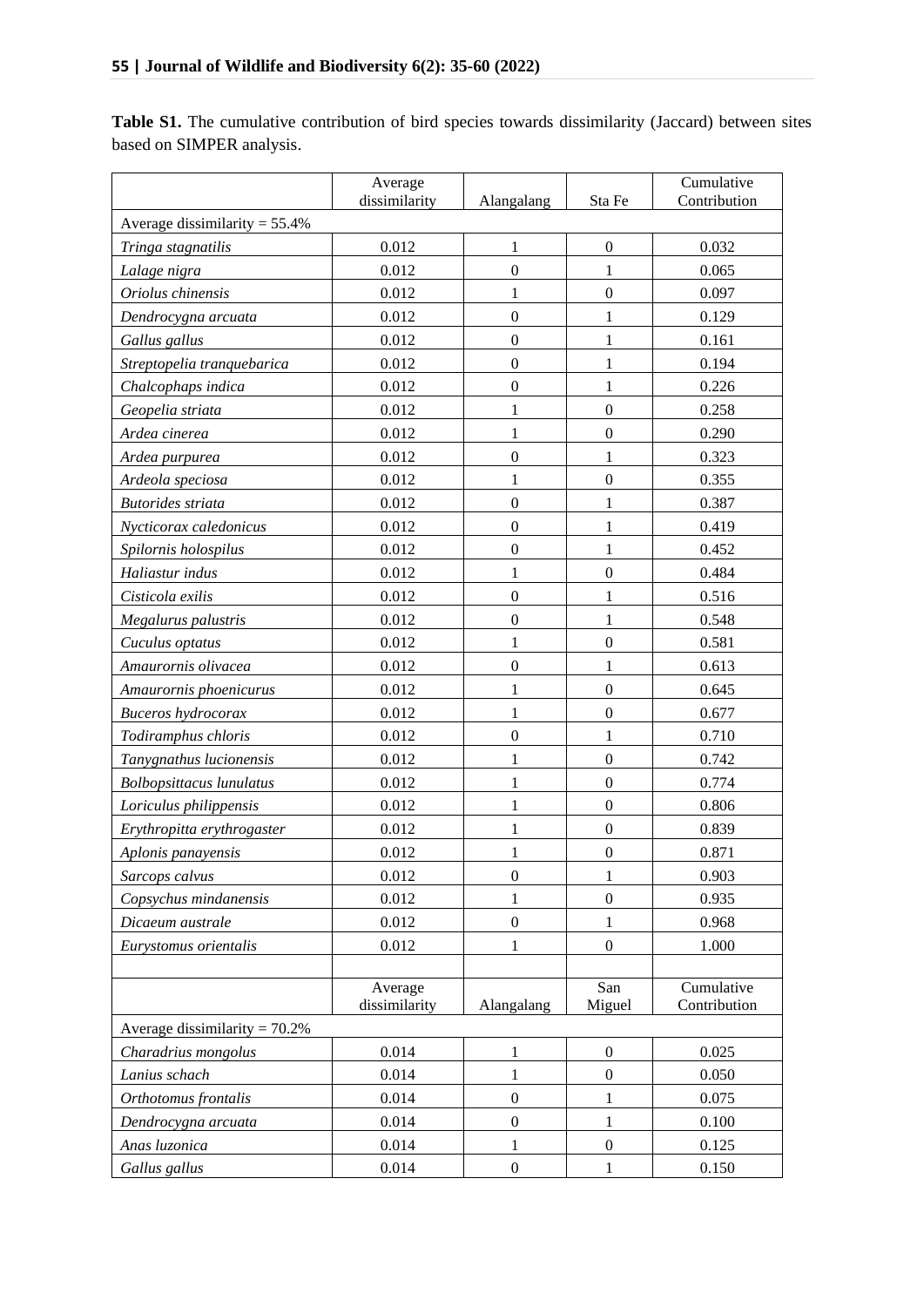| 0.014<br>$\boldsymbol{0}$<br>$\mathbf{1}$<br>Chalcophaps indica<br>0.200<br>$\boldsymbol{0}$<br>0.014<br>Geopelia striata<br>1<br>0.225<br>$\boldsymbol{0}$<br>0.014<br>$\mathbf{1}$<br>0.250<br>Phapitreron leucotis<br>$\boldsymbol{0}$<br>Ixobrychus cinnamomeus<br>0.014<br>$\mathbf{1}$<br>0.275<br>$\boldsymbol{0}$<br>0.014<br>Ardea cinerea<br>$\mathbf{1}$<br>0.300<br>$\boldsymbol{0}$<br>$\mathbf{1}$<br>0.014<br>0.325<br>Egretta garzetta<br>$\boldsymbol{0}$<br>0.014<br>$\mathbf{1}$<br>Ardeola speciosa<br>0.350<br>0.014<br>$\boldsymbol{0}$<br>Nycticorax caledonicus<br>$\mathbf{1}$<br>0.375<br>$\boldsymbol{0}$<br>$\mathbf{1}$<br>Spilornis holospilus<br>0.014<br>0.400<br>$\boldsymbol{0}$<br>0.014<br>$\mathbf{1}$<br>Haliastur indus<br>0.425<br>$\boldsymbol{0}$<br>0.014<br>$\mathbf{1}$<br>0.450<br>Cisticola exilis<br>0.014<br>$\boldsymbol{0}$<br>Acrocephalus stentoreus<br>$\mathbf{1}$<br>0.475<br>$\boldsymbol{0}$<br>0.014<br>1<br>0.500<br>Hirundo rustica<br>0.014<br>$\boldsymbol{0}$<br>$\mathbf{1}$<br>Hypsipetes philippinus<br>0.525<br>$\boldsymbol{0}$<br>0.014<br>1<br>0.550<br>Cuculus optatus<br>0.014<br>$\boldsymbol{0}$<br>0.575<br>Caprimulgus manillensis<br>1<br>$\mathbf{1}$<br>$\boldsymbol{0}$<br>Aerodramus mearnsi<br>0.014<br>0.600<br>0.014<br>$\boldsymbol{0}$<br>$\mathbf{1}$<br>Gallirallus torquatus<br>0.625<br>$\boldsymbol{0}$<br>0.014<br>1<br>0.650<br>Gallinula chloropus<br>0.014<br>$\boldsymbol{0}$<br>0.675<br>Amaurornis phoenicurus<br>1<br>$\boldsymbol{0}$<br>$\mathbf{1}$<br>0.014<br>0.700<br>Zapornia fusca<br>0.014<br>$\mathbf{1}$<br>$\boldsymbol{0}$<br>Buceros hydrocorax<br>0.725<br>$\boldsymbol{0}$<br>0.014<br>$\mathbf{1}$<br>0.750<br>Todiramphus chloris |
|---------------------------------------------------------------------------------------------------------------------------------------------------------------------------------------------------------------------------------------------------------------------------------------------------------------------------------------------------------------------------------------------------------------------------------------------------------------------------------------------------------------------------------------------------------------------------------------------------------------------------------------------------------------------------------------------------------------------------------------------------------------------------------------------------------------------------------------------------------------------------------------------------------------------------------------------------------------------------------------------------------------------------------------------------------------------------------------------------------------------------------------------------------------------------------------------------------------------------------------------------------------------------------------------------------------------------------------------------------------------------------------------------------------------------------------------------------------------------------------------------------------------------------------------------------------------------------------------------------------------------------------------------------------------------------------------------------------------------------------------------------|
|                                                                                                                                                                                                                                                                                                                                                                                                                                                                                                                                                                                                                                                                                                                                                                                                                                                                                                                                                                                                                                                                                                                                                                                                                                                                                                                                                                                                                                                                                                                                                                                                                                                                                                                                                         |
|                                                                                                                                                                                                                                                                                                                                                                                                                                                                                                                                                                                                                                                                                                                                                                                                                                                                                                                                                                                                                                                                                                                                                                                                                                                                                                                                                                                                                                                                                                                                                                                                                                                                                                                                                         |
|                                                                                                                                                                                                                                                                                                                                                                                                                                                                                                                                                                                                                                                                                                                                                                                                                                                                                                                                                                                                                                                                                                                                                                                                                                                                                                                                                                                                                                                                                                                                                                                                                                                                                                                                                         |
|                                                                                                                                                                                                                                                                                                                                                                                                                                                                                                                                                                                                                                                                                                                                                                                                                                                                                                                                                                                                                                                                                                                                                                                                                                                                                                                                                                                                                                                                                                                                                                                                                                                                                                                                                         |
|                                                                                                                                                                                                                                                                                                                                                                                                                                                                                                                                                                                                                                                                                                                                                                                                                                                                                                                                                                                                                                                                                                                                                                                                                                                                                                                                                                                                                                                                                                                                                                                                                                                                                                                                                         |
|                                                                                                                                                                                                                                                                                                                                                                                                                                                                                                                                                                                                                                                                                                                                                                                                                                                                                                                                                                                                                                                                                                                                                                                                                                                                                                                                                                                                                                                                                                                                                                                                                                                                                                                                                         |
|                                                                                                                                                                                                                                                                                                                                                                                                                                                                                                                                                                                                                                                                                                                                                                                                                                                                                                                                                                                                                                                                                                                                                                                                                                                                                                                                                                                                                                                                                                                                                                                                                                                                                                                                                         |
|                                                                                                                                                                                                                                                                                                                                                                                                                                                                                                                                                                                                                                                                                                                                                                                                                                                                                                                                                                                                                                                                                                                                                                                                                                                                                                                                                                                                                                                                                                                                                                                                                                                                                                                                                         |
|                                                                                                                                                                                                                                                                                                                                                                                                                                                                                                                                                                                                                                                                                                                                                                                                                                                                                                                                                                                                                                                                                                                                                                                                                                                                                                                                                                                                                                                                                                                                                                                                                                                                                                                                                         |
|                                                                                                                                                                                                                                                                                                                                                                                                                                                                                                                                                                                                                                                                                                                                                                                                                                                                                                                                                                                                                                                                                                                                                                                                                                                                                                                                                                                                                                                                                                                                                                                                                                                                                                                                                         |
|                                                                                                                                                                                                                                                                                                                                                                                                                                                                                                                                                                                                                                                                                                                                                                                                                                                                                                                                                                                                                                                                                                                                                                                                                                                                                                                                                                                                                                                                                                                                                                                                                                                                                                                                                         |
|                                                                                                                                                                                                                                                                                                                                                                                                                                                                                                                                                                                                                                                                                                                                                                                                                                                                                                                                                                                                                                                                                                                                                                                                                                                                                                                                                                                                                                                                                                                                                                                                                                                                                                                                                         |
|                                                                                                                                                                                                                                                                                                                                                                                                                                                                                                                                                                                                                                                                                                                                                                                                                                                                                                                                                                                                                                                                                                                                                                                                                                                                                                                                                                                                                                                                                                                                                                                                                                                                                                                                                         |
|                                                                                                                                                                                                                                                                                                                                                                                                                                                                                                                                                                                                                                                                                                                                                                                                                                                                                                                                                                                                                                                                                                                                                                                                                                                                                                                                                                                                                                                                                                                                                                                                                                                                                                                                                         |
|                                                                                                                                                                                                                                                                                                                                                                                                                                                                                                                                                                                                                                                                                                                                                                                                                                                                                                                                                                                                                                                                                                                                                                                                                                                                                                                                                                                                                                                                                                                                                                                                                                                                                                                                                         |
|                                                                                                                                                                                                                                                                                                                                                                                                                                                                                                                                                                                                                                                                                                                                                                                                                                                                                                                                                                                                                                                                                                                                                                                                                                                                                                                                                                                                                                                                                                                                                                                                                                                                                                                                                         |
|                                                                                                                                                                                                                                                                                                                                                                                                                                                                                                                                                                                                                                                                                                                                                                                                                                                                                                                                                                                                                                                                                                                                                                                                                                                                                                                                                                                                                                                                                                                                                                                                                                                                                                                                                         |
|                                                                                                                                                                                                                                                                                                                                                                                                                                                                                                                                                                                                                                                                                                                                                                                                                                                                                                                                                                                                                                                                                                                                                                                                                                                                                                                                                                                                                                                                                                                                                                                                                                                                                                                                                         |
|                                                                                                                                                                                                                                                                                                                                                                                                                                                                                                                                                                                                                                                                                                                                                                                                                                                                                                                                                                                                                                                                                                                                                                                                                                                                                                                                                                                                                                                                                                                                                                                                                                                                                                                                                         |
|                                                                                                                                                                                                                                                                                                                                                                                                                                                                                                                                                                                                                                                                                                                                                                                                                                                                                                                                                                                                                                                                                                                                                                                                                                                                                                                                                                                                                                                                                                                                                                                                                                                                                                                                                         |
|                                                                                                                                                                                                                                                                                                                                                                                                                                                                                                                                                                                                                                                                                                                                                                                                                                                                                                                                                                                                                                                                                                                                                                                                                                                                                                                                                                                                                                                                                                                                                                                                                                                                                                                                                         |
|                                                                                                                                                                                                                                                                                                                                                                                                                                                                                                                                                                                                                                                                                                                                                                                                                                                                                                                                                                                                                                                                                                                                                                                                                                                                                                                                                                                                                                                                                                                                                                                                                                                                                                                                                         |
|                                                                                                                                                                                                                                                                                                                                                                                                                                                                                                                                                                                                                                                                                                                                                                                                                                                                                                                                                                                                                                                                                                                                                                                                                                                                                                                                                                                                                                                                                                                                                                                                                                                                                                                                                         |
| 0.014<br>$\boldsymbol{0}$<br>Merops philippinus<br>$\mathbf{1}$<br>0.775                                                                                                                                                                                                                                                                                                                                                                                                                                                                                                                                                                                                                                                                                                                                                                                                                                                                                                                                                                                                                                                                                                                                                                                                                                                                                                                                                                                                                                                                                                                                                                                                                                                                                |
| $\boldsymbol{0}$<br>$\mathbf{1}$<br>Psilopogon haemacephalus<br>0.014<br>0.800                                                                                                                                                                                                                                                                                                                                                                                                                                                                                                                                                                                                                                                                                                                                                                                                                                                                                                                                                                                                                                                                                                                                                                                                                                                                                                                                                                                                                                                                                                                                                                                                                                                                          |
| $\mathbf{1}$<br>$\boldsymbol{0}$<br>Tanygnathus lucionensis<br>0.014<br>0.825                                                                                                                                                                                                                                                                                                                                                                                                                                                                                                                                                                                                                                                                                                                                                                                                                                                                                                                                                                                                                                                                                                                                                                                                                                                                                                                                                                                                                                                                                                                                                                                                                                                                           |
| $\boldsymbol{0}$<br>0.014<br>$\mathbf{1}$<br>0.850<br>Erythropitta erythrogaster                                                                                                                                                                                                                                                                                                                                                                                                                                                                                                                                                                                                                                                                                                                                                                                                                                                                                                                                                                                                                                                                                                                                                                                                                                                                                                                                                                                                                                                                                                                                                                                                                                                                        |
| 0.014<br>$\boldsymbol{0}$<br>Pitta steerii<br>0.875<br>1                                                                                                                                                                                                                                                                                                                                                                                                                                                                                                                                                                                                                                                                                                                                                                                                                                                                                                                                                                                                                                                                                                                                                                                                                                                                                                                                                                                                                                                                                                                                                                                                                                                                                                |
| $\boldsymbol{0}$<br>0.014<br>0.900<br>1<br>Aplonis panayensis                                                                                                                                                                                                                                                                                                                                                                                                                                                                                                                                                                                                                                                                                                                                                                                                                                                                                                                                                                                                                                                                                                                                                                                                                                                                                                                                                                                                                                                                                                                                                                                                                                                                                           |
| Copsychus mindanensis<br>0.014<br>$\mathbf{1}$<br>$\boldsymbol{0}$<br>0.925                                                                                                                                                                                                                                                                                                                                                                                                                                                                                                                                                                                                                                                                                                                                                                                                                                                                                                                                                                                                                                                                                                                                                                                                                                                                                                                                                                                                                                                                                                                                                                                                                                                                             |
| $\boldsymbol{0}$<br>0.014<br>$\mathbf{1}$<br>0.950<br>Dicaeum australe                                                                                                                                                                                                                                                                                                                                                                                                                                                                                                                                                                                                                                                                                                                                                                                                                                                                                                                                                                                                                                                                                                                                                                                                                                                                                                                                                                                                                                                                                                                                                                                                                                                                                  |
| $\boldsymbol{0}$<br>0.014<br>Dicaeum trigonostigma<br>1<br>0.975                                                                                                                                                                                                                                                                                                                                                                                                                                                                                                                                                                                                                                                                                                                                                                                                                                                                                                                                                                                                                                                                                                                                                                                                                                                                                                                                                                                                                                                                                                                                                                                                                                                                                        |
| $\boldsymbol{0}$<br>Eurystomus orientalis<br>0.014<br>1<br>1.000                                                                                                                                                                                                                                                                                                                                                                                                                                                                                                                                                                                                                                                                                                                                                                                                                                                                                                                                                                                                                                                                                                                                                                                                                                                                                                                                                                                                                                                                                                                                                                                                                                                                                        |
|                                                                                                                                                                                                                                                                                                                                                                                                                                                                                                                                                                                                                                                                                                                                                                                                                                                                                                                                                                                                                                                                                                                                                                                                                                                                                                                                                                                                                                                                                                                                                                                                                                                                                                                                                         |
| Cumulative<br>Average<br>Contribution<br>dissimilarity<br>Alangalang<br>Tacloban                                                                                                                                                                                                                                                                                                                                                                                                                                                                                                                                                                                                                                                                                                                                                                                                                                                                                                                                                                                                                                                                                                                                                                                                                                                                                                                                                                                                                                                                                                                                                                                                                                                                        |
| Average dissimilarity = $66\%$                                                                                                                                                                                                                                                                                                                                                                                                                                                                                                                                                                                                                                                                                                                                                                                                                                                                                                                                                                                                                                                                                                                                                                                                                                                                                                                                                                                                                                                                                                                                                                                                                                                                                                                          |
| Tringa stagnatilis<br>0.015<br>$\boldsymbol{0}$<br>0.030<br>1                                                                                                                                                                                                                                                                                                                                                                                                                                                                                                                                                                                                                                                                                                                                                                                                                                                                                                                                                                                                                                                                                                                                                                                                                                                                                                                                                                                                                                                                                                                                                                                                                                                                                           |
| $\boldsymbol{0}$<br>Gerygone sulphurea<br>0.015<br>0.061<br>1                                                                                                                                                                                                                                                                                                                                                                                                                                                                                                                                                                                                                                                                                                                                                                                                                                                                                                                                                                                                                                                                                                                                                                                                                                                                                                                                                                                                                                                                                                                                                                                                                                                                                           |
| Lalage nigra<br>0.015<br>$\boldsymbol{0}$<br>0.091<br>1                                                                                                                                                                                                                                                                                                                                                                                                                                                                                                                                                                                                                                                                                                                                                                                                                                                                                                                                                                                                                                                                                                                                                                                                                                                                                                                                                                                                                                                                                                                                                                                                                                                                                                 |
| $\boldsymbol{0}$<br>Oriolus chinensis<br>0.015<br>0.121<br>1                                                                                                                                                                                                                                                                                                                                                                                                                                                                                                                                                                                                                                                                                                                                                                                                                                                                                                                                                                                                                                                                                                                                                                                                                                                                                                                                                                                                                                                                                                                                                                                                                                                                                            |
| Lanius cristatus<br>0.015<br>$\boldsymbol{0}$<br>1<br>0.152                                                                                                                                                                                                                                                                                                                                                                                                                                                                                                                                                                                                                                                                                                                                                                                                                                                                                                                                                                                                                                                                                                                                                                                                                                                                                                                                                                                                                                                                                                                                                                                                                                                                                             |
| $\boldsymbol{0}$<br>0.015<br>1<br>0.182<br>Corvus macrorhynchos                                                                                                                                                                                                                                                                                                                                                                                                                                                                                                                                                                                                                                                                                                                                                                                                                                                                                                                                                                                                                                                                                                                                                                                                                                                                                                                                                                                                                                                                                                                                                                                                                                                                                         |
| Orthotomus frontalis<br>0.015<br>$\boldsymbol{0}$<br>0.212<br>1                                                                                                                                                                                                                                                                                                                                                                                                                                                                                                                                                                                                                                                                                                                                                                                                                                                                                                                                                                                                                                                                                                                                                                                                                                                                                                                                                                                                                                                                                                                                                                                                                                                                                         |
| Anas luzonica<br>0.015<br>$\boldsymbol{0}$<br>0.242<br>1                                                                                                                                                                                                                                                                                                                                                                                                                                                                                                                                                                                                                                                                                                                                                                                                                                                                                                                                                                                                                                                                                                                                                                                                                                                                                                                                                                                                                                                                                                                                                                                                                                                                                                |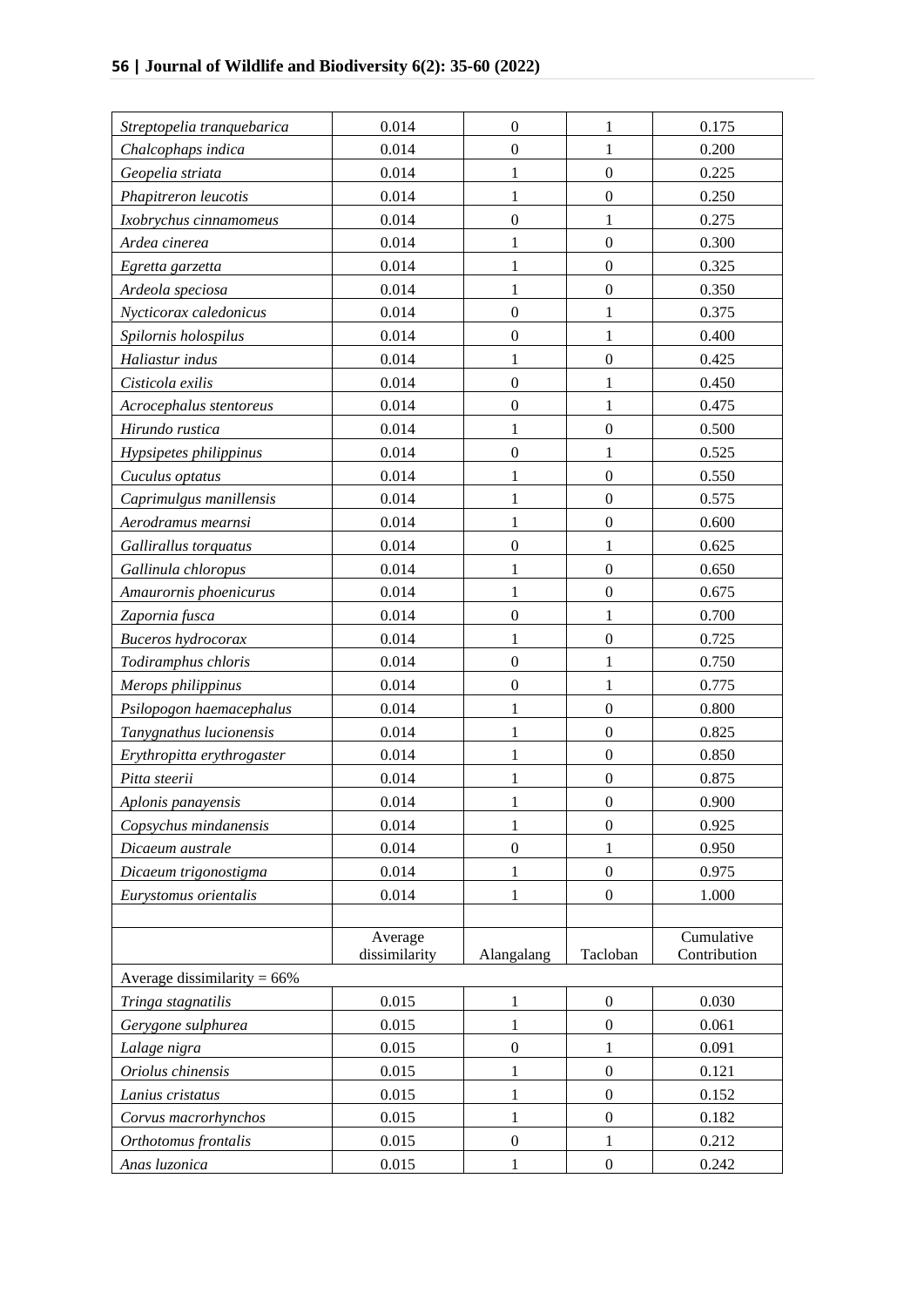# **57 | Journal of Wildlife and Biodiversity 6(2): 35-60 (2022)**

| Columba livia                                     | 0.015          | $\boldsymbol{0}$ | 1                     | 0.273          |
|---------------------------------------------------|----------------|------------------|-----------------------|----------------|
| Ardea alba                                        | 0.015          | 1                | $\mathbf{0}$          | 0.303          |
| Egretta garzetta                                  | 0.015          | 1                | $\overline{0}$        | 0.333          |
| <b>Bubulcus</b> ibis                              | 0.015          | $\boldsymbol{0}$ | $\mathbf{1}$          | 0.364          |
| Cincloramphus timoriensis                         | 0.015          | 1                | $\mathbf{0}$          | 0.394          |
| Megalurus palustris                               | 0.015          | $\boldsymbol{0}$ | $\mathbf{1}$          | 0.424          |
| Zosterops meyeni                                  | 0.015          | $\boldsymbol{0}$ | 1                     | 0.455          |
| Cuculus optatus                                   | 0.015          | 1                | $\boldsymbol{0}$      | 0.485          |
| Batrachostomus septimus                           | 0.015          | 1                | $\overline{0}$        | 0.515          |
| Caprimulgus manillensis                           | 0.015          | 1                | $\boldsymbol{0}$      | 0.545          |
| Aerodramus mearnsi                                | 0.015          | 1                | $\overline{0}$        | 0.576          |
| Gallirallus torquatus                             | 0.015          | $\boldsymbol{0}$ | 1                     | 0.606          |
| Gallinula chloropus                               | 0.015          | 1                | $\overline{0}$        | 0.636          |
| <b>Buceros</b> hydrocorax                         | 0.015          | 1                | $\boldsymbol{0}$      | 0.667          |
| Todiramphus chloris                               | 0.015          | $\overline{0}$   | 1                     | 0.697          |
| Merops americanus                                 | 0.015          | $\boldsymbol{0}$ | $\mathbf 1$           | 0.727          |
| Psilopogon haemacephalus                          | 0.015          | 1                | $\overline{0}$        | 0.758          |
| Tanygnathus lucionensis                           | 0.015          | 1                | $\boldsymbol{0}$      | 0.788          |
| <b>Bolbopsittacus lunulatus</b>                   | 0.015          | 1                | $\overline{0}$        | 0.818          |
| Loriculus philippensis                            | 0.015          | 1                | $\overline{0}$        | 0.848          |
| Pitta steerii                                     | 0.015          | 1                | $\overline{0}$        | 0.879          |
| Aplonis panayensis                                | 0.015          | 1                | $\boldsymbol{0}$      | 0.909          |
| Copsychus mindanensis                             | 0.015          | 1                | $\overline{0}$        | 0.939          |
| Dicaeum trigonostigma                             | 0.015          | 1                | $\overline{0}$        | 0.970          |
| Eurystomus orientalis                             | 0.015          | 1                | $\overline{0}$        | 1.000          |
|                                                   |                |                  |                       |                |
|                                                   | Average        |                  | San                   | Cumulative     |
|                                                   | dissimilarity  | Sta Fe           | Miguel                | Contribution   |
| Average dissimilarity = $56.9\%$                  |                |                  |                       |                |
| Charadrius mongolus                               | 0.014          | 1                | $\boldsymbol{0}$      | 0.034          |
| Tringa stagnatilis                                | 0.014          | $\boldsymbol{0}$ | 1                     | 0.069          |
| Lalage nigra                                      | 0.014          | 1                | $\boldsymbol{0}$      | 0.103          |
| Oriolus chinensis                                 | 0.014          | $\boldsymbol{0}$ | 1                     | 0.138          |
| Lanius schach                                     | 0.014          | 1                | $\boldsymbol{0}$      | 0.172          |
| Orthotomus frontalis                              | 0.014          | $\boldsymbol{0}$ | 1                     | 0.207          |
| Anas luzonica                                     | 0.014          | 1                | $\boldsymbol{0}$      | 0.241          |
| Phapitreron leucotis                              | 0.014          | 1                | $\mathbf{0}$          | 0.276          |
| Ixobrychus cinnamomeus                            | 0.014          | $\boldsymbol{0}$ | 1                     | 0.310          |
| Ardea purpurea                                    | 0.014          | 1                | $\overline{0}$        | 0.345          |
| Egretta garzetta                                  | 0.014          | 1                | $\boldsymbol{0}$      | 0.379          |
| <b>Butorides</b> striata                          | 0.014          | 1                | $\mathbf{0}$          | 0.414          |
| Acrocephalus stentoreus                           | 0.014          | $\boldsymbol{0}$ | 1                     | 0.448          |
| Megalurus palustris                               | 0.014          | 1                | $\overline{0}$        | 0.483          |
| Hirundo rustica                                   | 0.014          | 1                | $\boldsymbol{0}$      | 0.517          |
|                                                   |                |                  |                       |                |
| Hypsipetes philippinus<br>Caprimulgus manillensis | 0.014<br>0.014 | $\boldsymbol{0}$ | 1<br>$\boldsymbol{0}$ | 0.552<br>0.586 |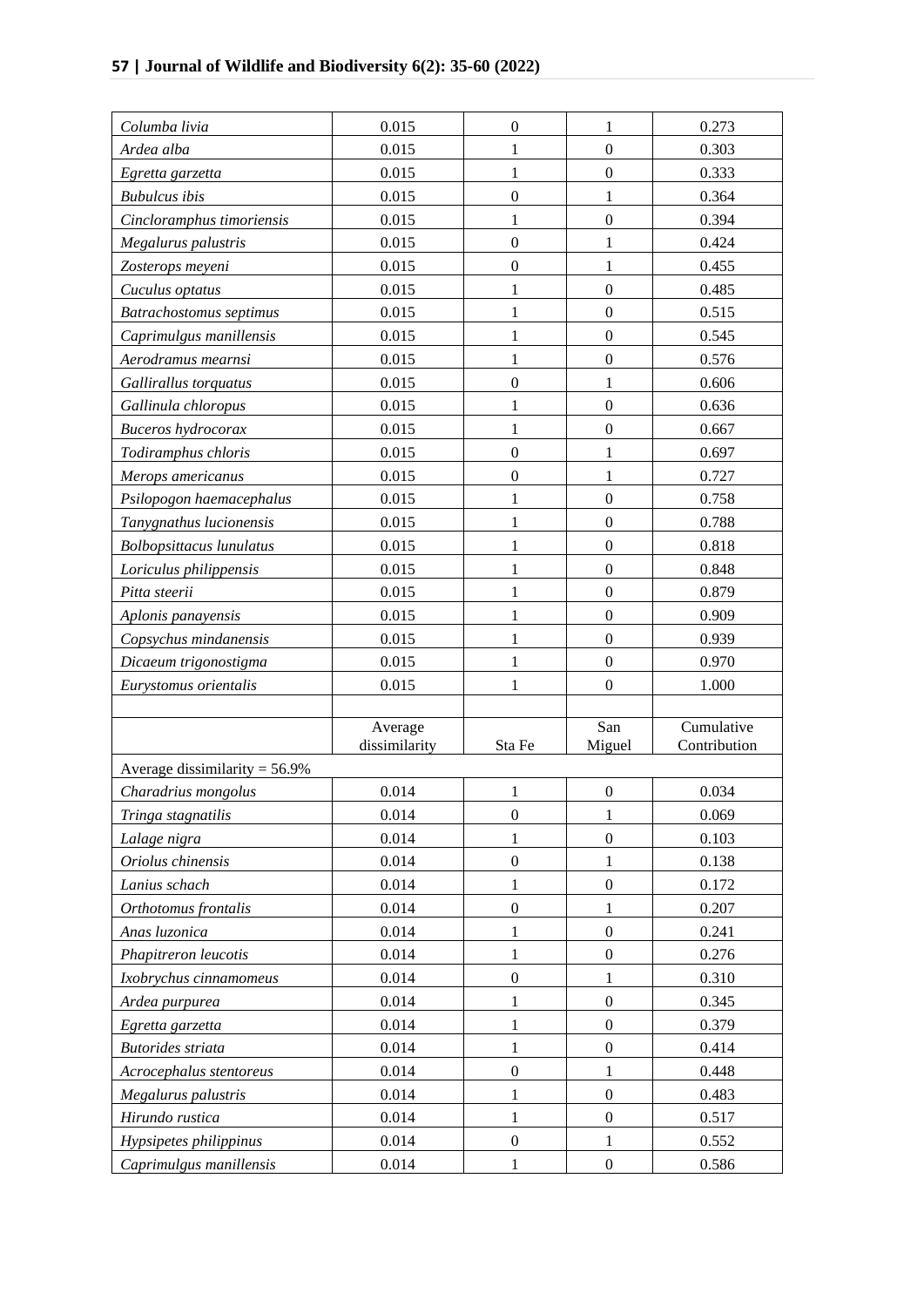| Aerodramus mearnsi               | 0.014                    | 1                | $\boldsymbol{0}$ | 0.621                      |
|----------------------------------|--------------------------|------------------|------------------|----------------------------|
| Gallirallus torquatus            | 0.014                    | $\mathbf{0}$     | $\mathbf{1}$     | 0.655                      |
| Gallinula chloropus              | 0.014                    | $\mathbf{1}$     | $\boldsymbol{0}$ | 0.690                      |
| Amaurornis olivacea              | 0.014                    | $\mathbf{1}$     | $\boldsymbol{0}$ | 0.724                      |
| Zapornia fusca                   | 0.014                    | $\boldsymbol{0}$ | 1                | 0.759                      |
| Merops philippinus               | 0.014                    | $\boldsymbol{0}$ | $\mathbf{1}$     | 0.793                      |
| Psilopogon haemacephalus         | 0.014                    | 1                | $\boldsymbol{0}$ | 0.828                      |
| <b>Bolbopsittacus lunulatus</b>  | 0.014                    | $\mathbf{0}$     | $\mathbf{1}$     | 0.862                      |
| Loriculus philippensis           | 0.014                    | $\boldsymbol{0}$ | $\mathbf{1}$     | 0.897                      |
| Pitta steerii                    | 0.014                    | $\mathbf{1}$     | $\boldsymbol{0}$ | 0.931                      |
| Sarcops calvus                   | 0.014                    | $\mathbf{1}$     | $\boldsymbol{0}$ | 0.966                      |
| Dicaeum trigonostigma            | 0.014                    | $\mathbf{1}$     | $\boldsymbol{0}$ | 1.000                      |
|                                  |                          |                  |                  |                            |
|                                  | Average<br>dissimilarity | Sta Fe           | Tacloban         | Cumulative<br>Contribution |
| Average dissimilarity = $73.1\%$ |                          |                  |                  |                            |
| Gerygone sulphurea               | 0.015                    | 1                | $\boldsymbol{0}$ | 0.026                      |
| Lanius cristatus                 | 0.015                    | 1                | $\boldsymbol{0}$ | 0.053                      |
| Corvus macrorhynchos             | 0.015                    | 1                | $\boldsymbol{0}$ | 0.079                      |
| Orthotomus frontalis             | 0.015                    | $\boldsymbol{0}$ | $\mathbf{1}$     | 0.105                      |
| Dendrocygna arcuata              | 0.015                    | 1                | $\boldsymbol{0}$ | 0.132                      |
| Anas luzonica                    | 0.015                    | 1                | $\boldsymbol{0}$ | 0.158                      |
| Gallus gallus                    | 0.015                    | 1                | $\boldsymbol{0}$ | 0.184                      |
| Columba livia                    | 0.015                    | $\boldsymbol{0}$ | $\mathbf{1}$     | 0.211                      |
| Streptopelia tranquebarica       | 0.015                    | 1                | $\boldsymbol{0}$ | 0.237                      |
| Chalcophaps indica               | 0.015                    | 1                | $\boldsymbol{0}$ | 0.263                      |
| Geopelia striata                 | 0.015                    | $\boldsymbol{0}$ | 1                | 0.289                      |
| Ardea cinerea                    | 0.015                    | $\boldsymbol{0}$ | $\mathbf{1}$     | 0.316                      |
| Ardea purpurea                   | 0.015                    | 1                | $\boldsymbol{0}$ | 0.342                      |
| Ardea alba                       | 0.015                    | 1                | $\boldsymbol{0}$ | 0.368                      |
| Egretta garzetta                 | 0.015                    |                  | $\boldsymbol{0}$ | 0.395                      |
| <b>Bubulcus</b> ibis             | 0.015                    | $\boldsymbol{0}$ | 1                | 0.421                      |
| Ardeola speciosa                 | 0.015                    | $\boldsymbol{0}$ | 1                | 0.447                      |
| <b>Butorides</b> striata         | 0.015                    | 1                | $\boldsymbol{0}$ | 0.474                      |
| Nycticorax caledonicus           | 0.015                    | 1                | $\boldsymbol{0}$ | 0.500                      |
| Spilornis holospilus             | 0.015                    | 1                | $\boldsymbol{0}$ | 0.526                      |
| Haliastur indus                  | 0.015                    | $\boldsymbol{0}$ | 1                | 0.553                      |
| Cisticola exilis                 | 0.015                    | 1                | $\boldsymbol{0}$ | 0.579                      |
| Cincloramphus timoriensis        | 0.015                    | 1                | $\boldsymbol{0}$ | 0.605                      |
| Zosterops meyeni                 | 0.015                    | $\boldsymbol{0}$ | $\mathbf 1$      | 0.632                      |
| Batrachostomus septimus          | 0.015                    | 1                | $\boldsymbol{0}$ | 0.658                      |
| Caprimulgus manillensis          | 0.015                    | 1                | $\boldsymbol{0}$ | 0.684                      |
| Aerodramus mearnsi               | 0.015                    | 1                | $\boldsymbol{0}$ | 0.711                      |
| Gallirallus torquatus            | 0.015                    | $\boldsymbol{0}$ | $\mathbf{1}$     | 0.737                      |
| Gallinula chloropus              | 0.015                    | 1                | $\boldsymbol{0}$ | 0.763                      |
| Amaurornis olivacea              | 0.015                    | 1                | $\boldsymbol{0}$ | 0.789                      |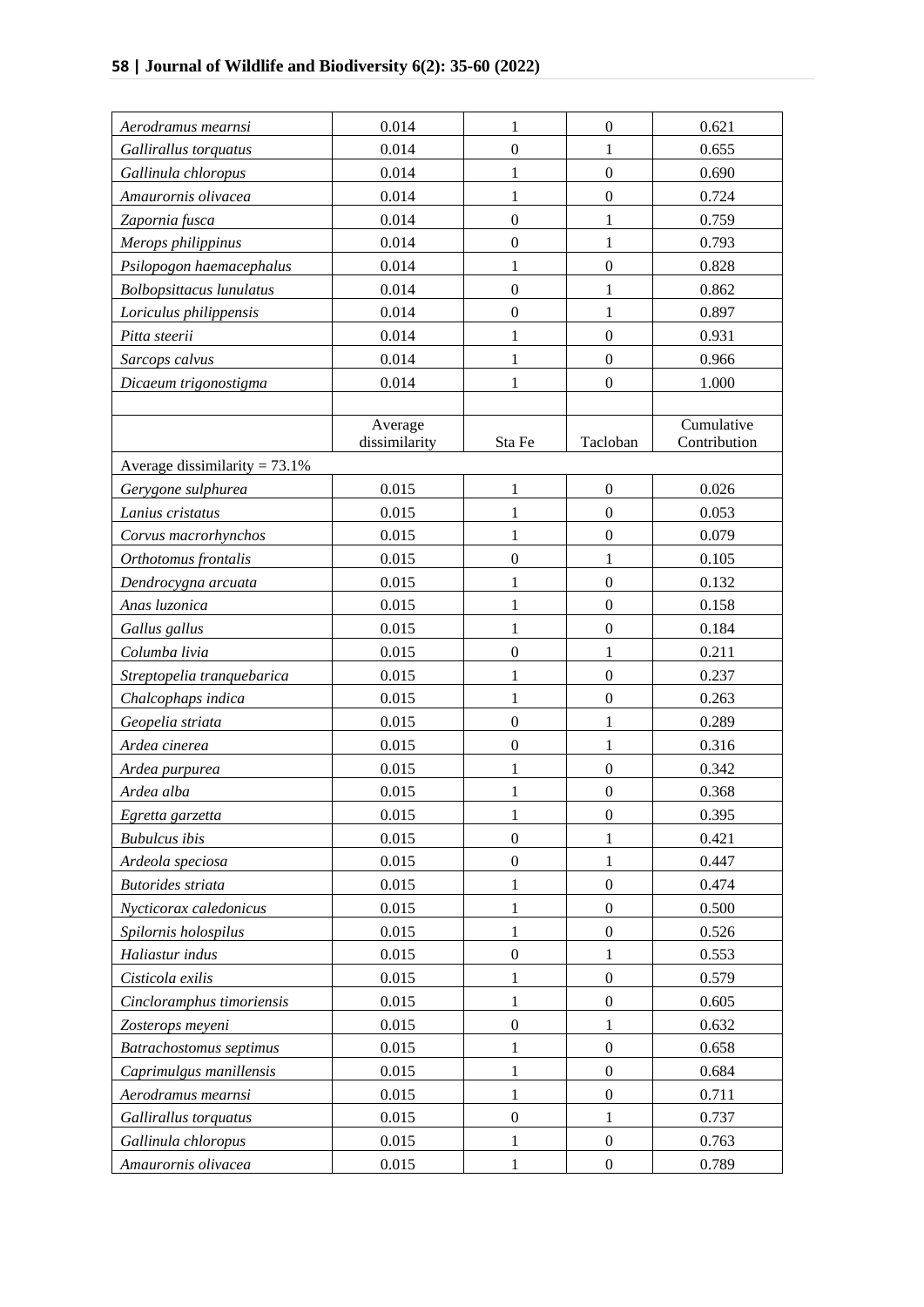| Amaurornis phoenicurus           | 0.015                    | $\boldsymbol{0}$ | 1                | 0.816                      |
|----------------------------------|--------------------------|------------------|------------------|----------------------------|
| Merops americanus                | 0.015                    | $\boldsymbol{0}$ | $\mathbf{1}$     | 0.842                      |
| Psilopogon haemacephalus         | 0.015                    | 1                | $\boldsymbol{0}$ | 0.868                      |
| Erythropitta erythrogaster       | 0.015                    | $\boldsymbol{0}$ | $\mathbf{1}$     | 0.895                      |
| Pitta steerii                    | 0.015                    | 1                | $\boldsymbol{0}$ | 0.921                      |
| Sarcops calvus                   | 0.015                    | 1                | $\boldsymbol{0}$ | 0.947                      |
| Dicaeum australe                 | 0.015                    | 1                | $\overline{0}$   | 0.974                      |
| Dicaeum trigonostigma            | 0.015                    | 1                | $\boldsymbol{0}$ | 1.000                      |
|                                  |                          |                  |                  |                            |
|                                  | Average<br>dissimilarity | San Miguel       | Tacloban         | Cumulative<br>Contribution |
| Average dissimilarity = $79.6\%$ |                          |                  |                  |                            |
| Charadrius mongolus              | 0.017                    | $\boldsymbol{0}$ | 1                | 0.026                      |
| Tringa stagnatilis               | 0.017                    | 1                | $\boldsymbol{0}$ | 0.051                      |
| Gerygone sulphurea               | 0.017                    | 1                | $\boldsymbol{0}$ | 0.077                      |
| Lalage nigra                     | 0.017                    | $\boldsymbol{0}$ | 1                | 0.103                      |
| Oriolus chinensis                | 0.017                    | 1                | $\boldsymbol{0}$ | 0.128                      |
| Lanius cristatus                 | 0.017                    | 1                | $\overline{0}$   | 0.154                      |
| Lanius schach                    | 0.017                    | $\boldsymbol{0}$ | 1                | 0.179                      |
| Corvus macrorhynchos             | 0.017                    | 1                | $\overline{0}$   | 0.205                      |
| Dendrocygna arcuata              | 0.017                    | 1                | $\boldsymbol{0}$ | 0.231                      |
| Gallus gallus                    | 0.017                    | 1                | $\boldsymbol{0}$ | 0.256                      |
| Columba livia                    | 0.017                    | $\boldsymbol{0}$ | 1                | 0.282                      |
| Streptopelia tranquebarica       | 0.017                    | 1                | $\overline{0}$   | 0.308                      |
| Chalcophaps indica               | 0.017                    | 1                | $\boldsymbol{0}$ | 0.333                      |
| Geopelia striata                 | 0.017                    | $\boldsymbol{0}$ | 1                | 0.359                      |
| Phapitreron leucotis             | 0.017                    | $\boldsymbol{0}$ | 1                | 0.385                      |
| Ixobrychus cinnamomeus           | 0.017                    | 1                | $\overline{0}$   | 0.410                      |
| Ardea cinerea                    | 0.017                    | $\boldsymbol{0}$ | 1                | 0.436                      |
| Ardea alba                       | 0.017                    | 1                | $\boldsymbol{0}$ | 0.462                      |
| <b>Bubulcus</b> ibis             | 0.017                    | $\boldsymbol{0}$ | 1                | 0.487                      |
| Ardeola speciosa                 | 0.017                    | $\theta$         | 1                | 0.513                      |
| Nycticorax caledonicus           | 0.017                    | 1                | $\mathbf{0}$     | 0.538                      |
| Spilornis holospilus             | 0.017                    | 1                | $\boldsymbol{0}$ | 0.564                      |
| Haliastur indus                  | 0.017                    | $\boldsymbol{0}$ | 1                | 0.590                      |
| Cisticola exilis                 | 0.017                    | 1                | $\boldsymbol{0}$ | 0.615                      |
| Acrocephalus stentoreus          | 0.017                    | 1                | $\mathbf{0}$     | 0.641                      |
| Cincloramphus timoriensis        | 0.017                    | 1                | $\boldsymbol{0}$ | 0.667                      |
| Megalurus palustris              | 0.017                    | $\theta$         | 1                | 0.692                      |
| Hirundo rustica                  | 0.017                    | $\boldsymbol{0}$ | 1                | 0.718                      |
| Hypsipetes philippinus           | 0.017                    | 1                | $\mathbf{0}$     | 0.744                      |
| Zosterops meyeni                 | 0.017                    | $\boldsymbol{0}$ | 1                | 0.769                      |
| Batrachostomus septimus          | 0.017                    | 1                | $\mathbf{0}$     | 0.795                      |
| Amaurornis phoenicurus           | 0.017                    | $\boldsymbol{0}$ | 1                | 0.821                      |
| Zapornia fusca                   | 0.017                    | 1                | $\boldsymbol{0}$ | 0.846                      |
| Merops americanus                | 0.017                    | $\boldsymbol{0}$ | 1                | 0.872                      |